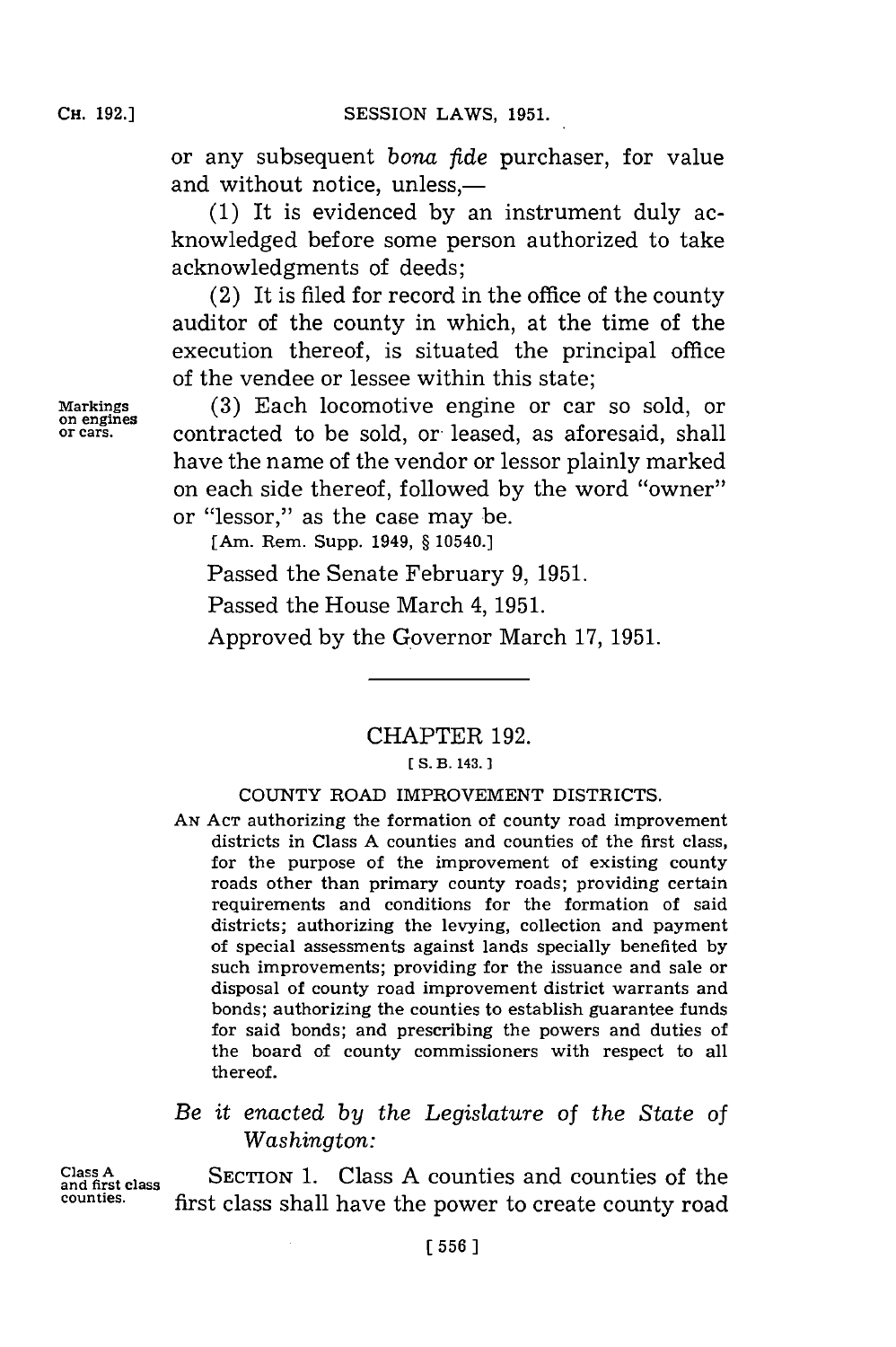improvement districts for the improvement of exist- **Road** ing county roads and for the construction or IM- **districts.** provement of necessary drainage facilities therefor, bridges, culverts, sidewalks, curbs and gutters, and said counties shall have the power to levy and collect **Special** special assessments against the real property specially benefited thereby for the purpose of paying the whole or any part of the cost of such construction or improvement: *Provided, however,* That the powers **Powers not**<br>muscle **Provided**,  $\frac{1}{2}$ granted herein shall not apply to roads which are **primary or arterial** designated primary or arterial county roads **by** the **county roads.** respective boards of commissioners of said counties: *And provided further,* That no road improvement district shall be created under this act unless the property within the proposed district shall be **So Property** developed **by** the construction of permanent urban **limitation.** improvements that the average number of dwelling units or units of business occupancy per one thousand feet of property fronting upon the portion of road to be improved shall be at least six: *And pro*vided further, That no road improvement district Area<br>limitation. shall exceed one mile square.

SEC. 2. County road improvement districts may **Districts** by be initiated either by resolution of the board of **petition** or county commissioners or by petition signed by the owners according to the records of the office of the county auditor of property to an aggregate amount of the majority of the lineal frontage upon the contemplated improvement and of the area within the limits of the county road improvement district to be created therefor.

**SEC. 3.** In case the board of county commissioners **Where board** shall desire to initiate the formation of a county road *initiates* improvement district **by** resolution, it shall first pass a resolution declaring its intention to order such **Resolution** improvement, setting forth the nature and territorial contents. extent of such proposed improvement, designating the number of the proposed road improvement dis-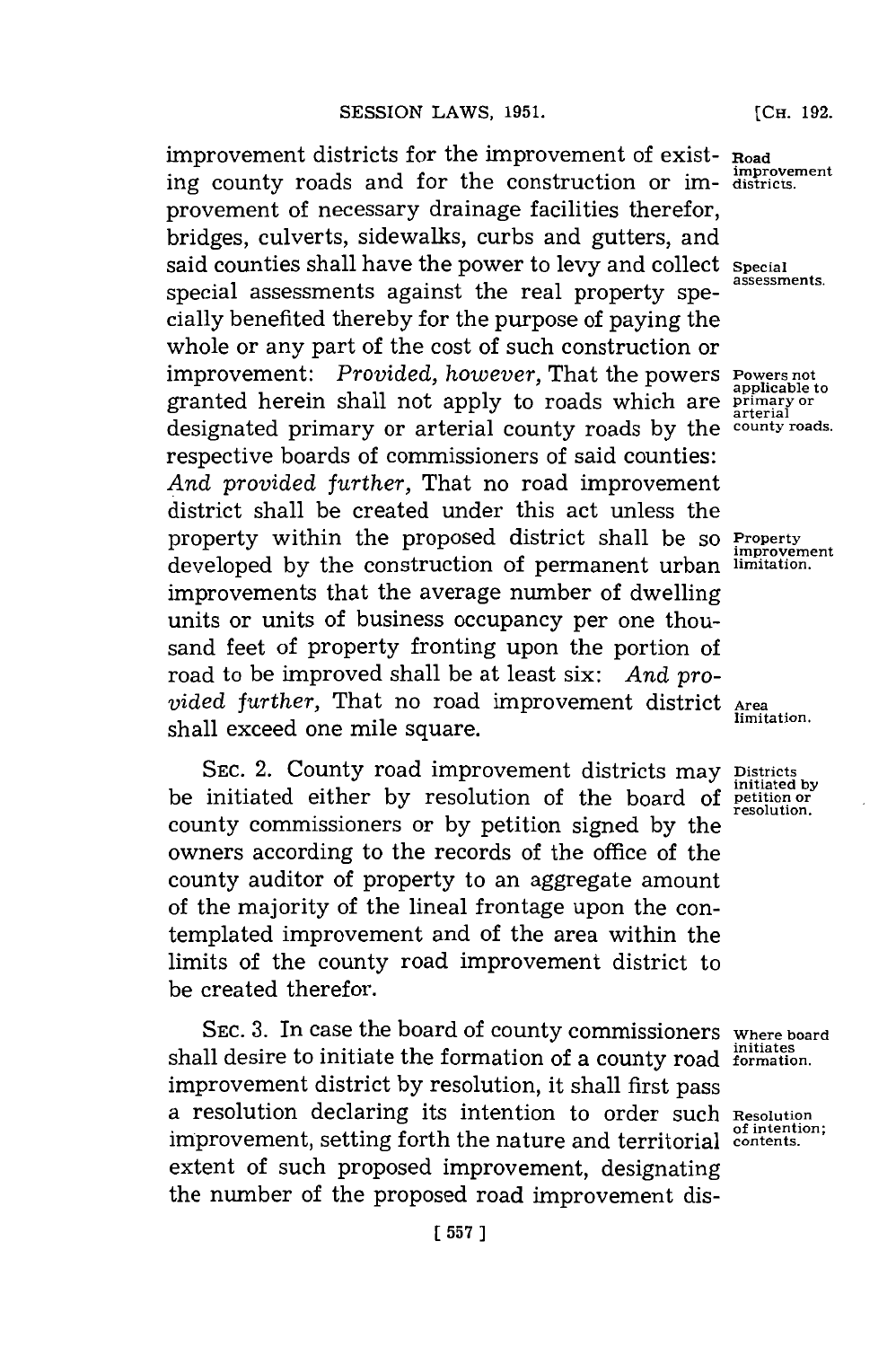trict and describing the boundaries thereof, stating the estimated cost and expense of the improvement and the proportionate amount thereof which will be borne **by** the property within the proposed district, stating the average number of dwelling units or units of business occupancy per one thousand feet of property fronting upon the portion of road to be improved, notifying the owners of property therein to appear at a meeting of the board at the time specified in such resolution, and directing the county road engineer to submit to the board at or prior to the date fixed **for** such hearing a diagram or print showing thereon the lots, tracts and parcels of land and other property which will be specially benefited thereby and the estimated amount of the cost and expense of such improvement to be borne **by** each lot, tract or parcel of land or other property, and also designating thereon all property which is being pur-**Publication** chased under contract from the county. The resolu**of intention.** tion of intention shall be published in at least two consecutive issues of a newspaper of general circulation in such county, the date of the first publication to be at least fifteen days prior to the date fixed **by** such resolution for hearing before the board of county commissioners.

**of resolution**

**of intention.**

**of notice.**

**Notice of Notice of the adoption of the resolution of inten-**<br> **Notice of the adoption of the resolution**<br> **A** resolution shall be given each owner or reputed owner of tion shall be given each owner or reputed owner of any lot, tract or parcel of land or other property within the proposed improvement district **by** mailing said notice to the owner or reputed owner of the property as shown on the tax rolls of the county treasurer at the address shown thereon at least' **fif**teen days before the date fixed for the public hearing. The notice shall refer to the resolution of intention and designate the proposed improvement district **by Contents** number. Said notice shall also set forth the nature of the proposed improvement, the total estimated cost, the proportion of total cost to be borne **by** as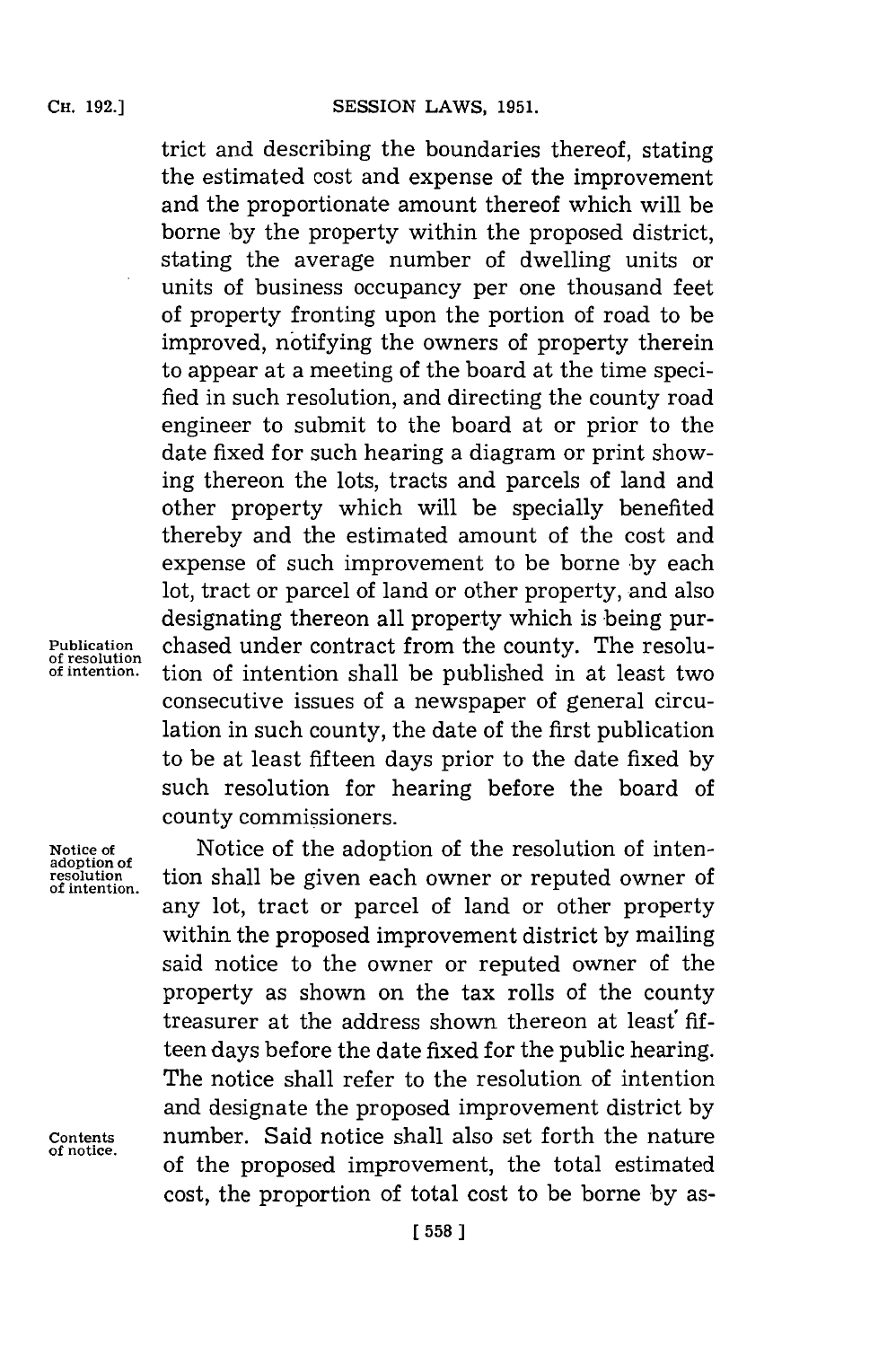sessments, the estimated amount of the cost and expense of such improvement to be borne **by** the particular lot, tract or parcel, the date and place of the hearing before the board of county commis-

sioners, and shall contain the directions hereinafter provided for voting upon the formation of the proposed improvement district.

The clerk of the board shall prepare and mail, **Ballot to** together with the notice above referred to, a ballot **with notice.** for each owner or reputed owner of any lot, tract or parcel of land within the proposed improvement district. This ballot shall contain the following prop- **Form of** osition:

**"Shall........................** County Road Improvement District No **...................be** formed?

and, in addition, shall contain appropriate spaces for the signatures of the property owners, and a description of their prgperty, and shall have printed thereon the direction that all ballots must be signed to be valid and must be returned to the clerk of the board of county commissioners not later than five o'clock P. M. of a day which shall be one week after the date of the public hearing.

The notice of adoption of the resolution of inten- **Notice to state rules** tion shall also contain the above directions, and, in **of election.** addition thereto, shall state the rules **by** which the election shall be governed.

SEC. 4. The election provided herein for cases Election where the improvement is initiated by resolution **improve**shall be governed by the following rules: **(1)** All ated by resolution. ballots must be signed by the owner or reputed owner of property within the proposed district according to the records of the county auditor; (2) each ballot must be returned to the clerk of the board not later than one week after the public hearing; **(3)** each property owner shall have one vote for each full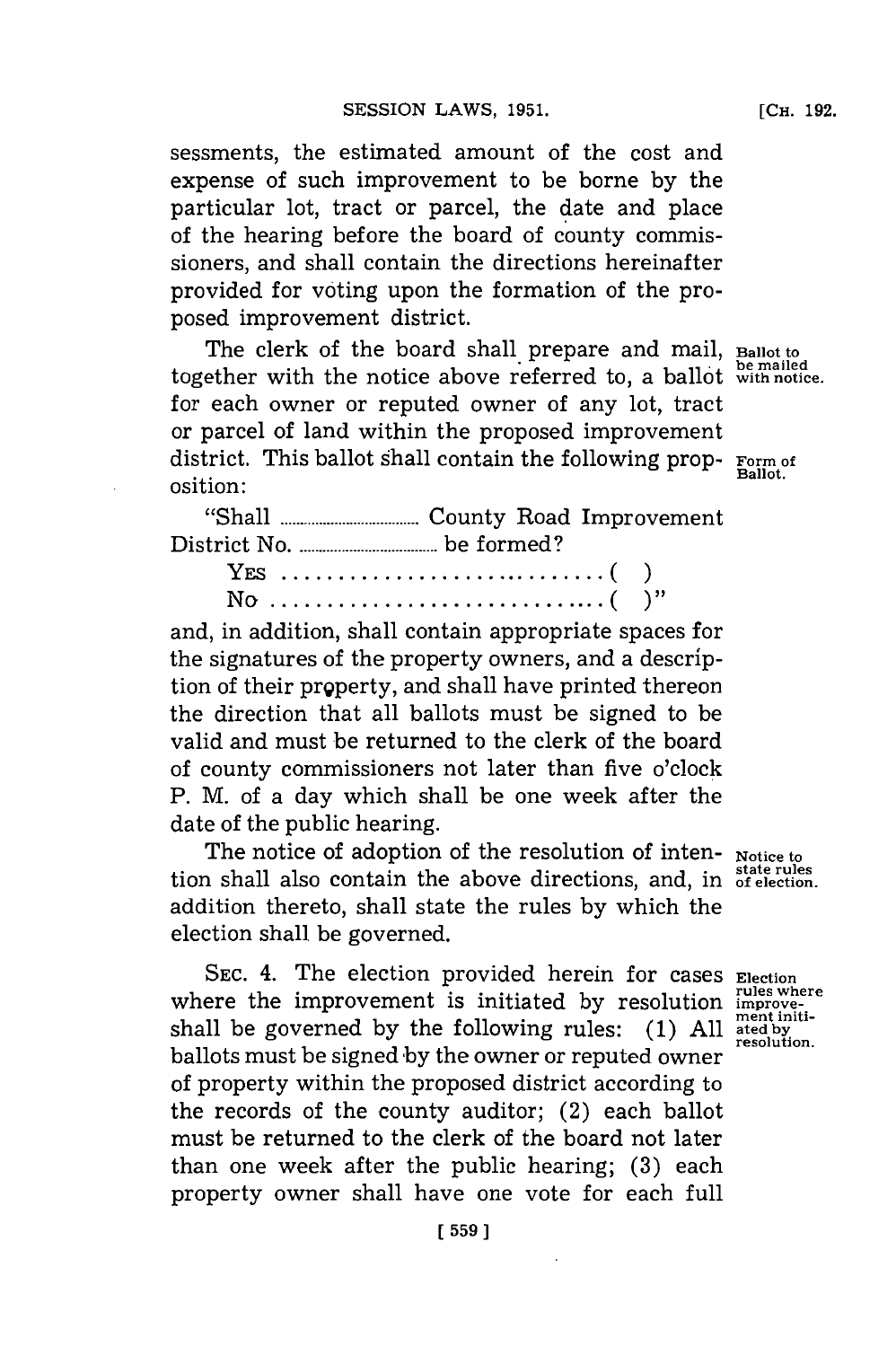dollar of estimated assessment against his property as determined **by** the preliminary estimates and assessment roll; (4) the valid ballots shall be tabulated and a majority of the votes cast shall determine whether the formation of the district shall be approved or rejected.

**Petition; SEC. 5.** In case any such road improvement shall **contents.** be initiated **by** petition, such petition shall set forth the nature and territorial extent of such proposed improvement, and the fact that the signers thereof are the owners, according to. the records of the county auditor of property to an aggregate amount of a majority of the lineal frontage upon the improvement to be made and of the area within the limits of the assessment district to be created there $for$ 

**mining suffipetition**<br>**petition** and<br>**sufficiency contents.**

**Upon deter-** Upon the filing of such petition the board shall **ciency of** determine whether the same shall be sufficient and **sufficiency** whether the property within the proposed district of develop**of developed and if the board shall be sufficiently developed and if the board shall<br>teadopt condition:** find the district to be sufficiently developed and the find the district to be sufficiently developed and the petition to be sufficient, it shall proceed to adopt a resolution setting forth the nature and territorial extent of the improvement petitioned for, designating the number of the proposed improvement district and describing the boundaries thereof, stating the estimated cost and expense of the improvement and the proportionate amount thereof which will be borne **by** the property within the proposed district, notifying the owners of property therein to appear at a meeting of the board at the time specified in such resolution, and directing the county road engineer to submit to the board at or prior to the date fixed for such hearing a diagram or print showing thereon the lots, tracts and parcels of land and other property which will be specially benefited thereby and the estimated amount of the cost and expense of such improvement to be borne **by** each

**[ 560J1**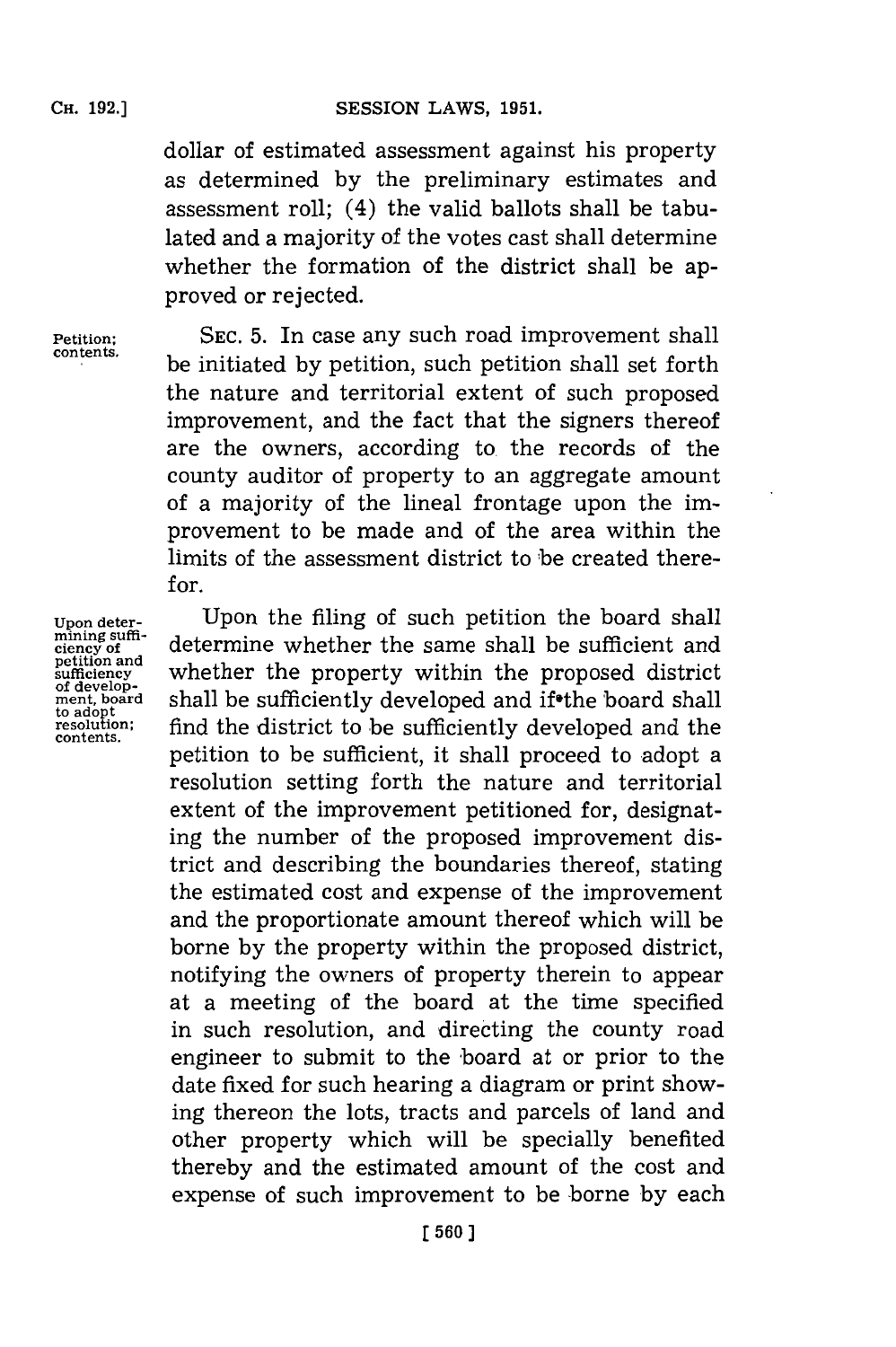lot, tract or parcel of land or other property, and also designating thereon all property which is being purchased under contract from the county. The reso- **Publication** lution of intention shall be published in at least two of intention. consecutive issues of a newspaper of general circulation in such county, the date of the first publication to be at least **fifteen** days prior to the date fixed **by** such resolution for hearing before the board of county commissioners.

Notice of the adoption of the resolution of inten- **Notice of** tion shall be given each owner or reputed owner of **resolution**, any lot, tract or parcel of land or other property within the proposed improvement district **by** mailing said notice to the owner or reputed owner of the property as shown on the tax rolls of the county treasurer at the address shown thereon at least **fif**teen days before the date fixed for the public hearing. The notice shall refer to the resolution of intention and designate the proposed improvement district **by** number. Said notice shall also set forth the nature contents of the proposed improvement, the total estimated cost, the proportion of total cost to be borne **by** assessments, the estimated amount of the cost and expense of such improvement to be borne **by** the particular lot, tract or parcel, the date and place of the hearing before the board of county commissioners, and the fact that property owners may withdraw their names from the petition or add their names thereto at any time prior to five o'clock P. M. of the day before the hearing.

**SEC. 6.** Whether the improvement is initiated **by** petition or resolution the board shall conduct a public **Public** hearing at the time and place designated in the **board may** notice to property owners. At this hearing, the board poundaries may make such changes in the boundaries of the district or such modifications in the plans for the proposed improvement as shall be deemed necessary: *Provided,* That the board may neither so alter the **Limitation.**

**hearing;**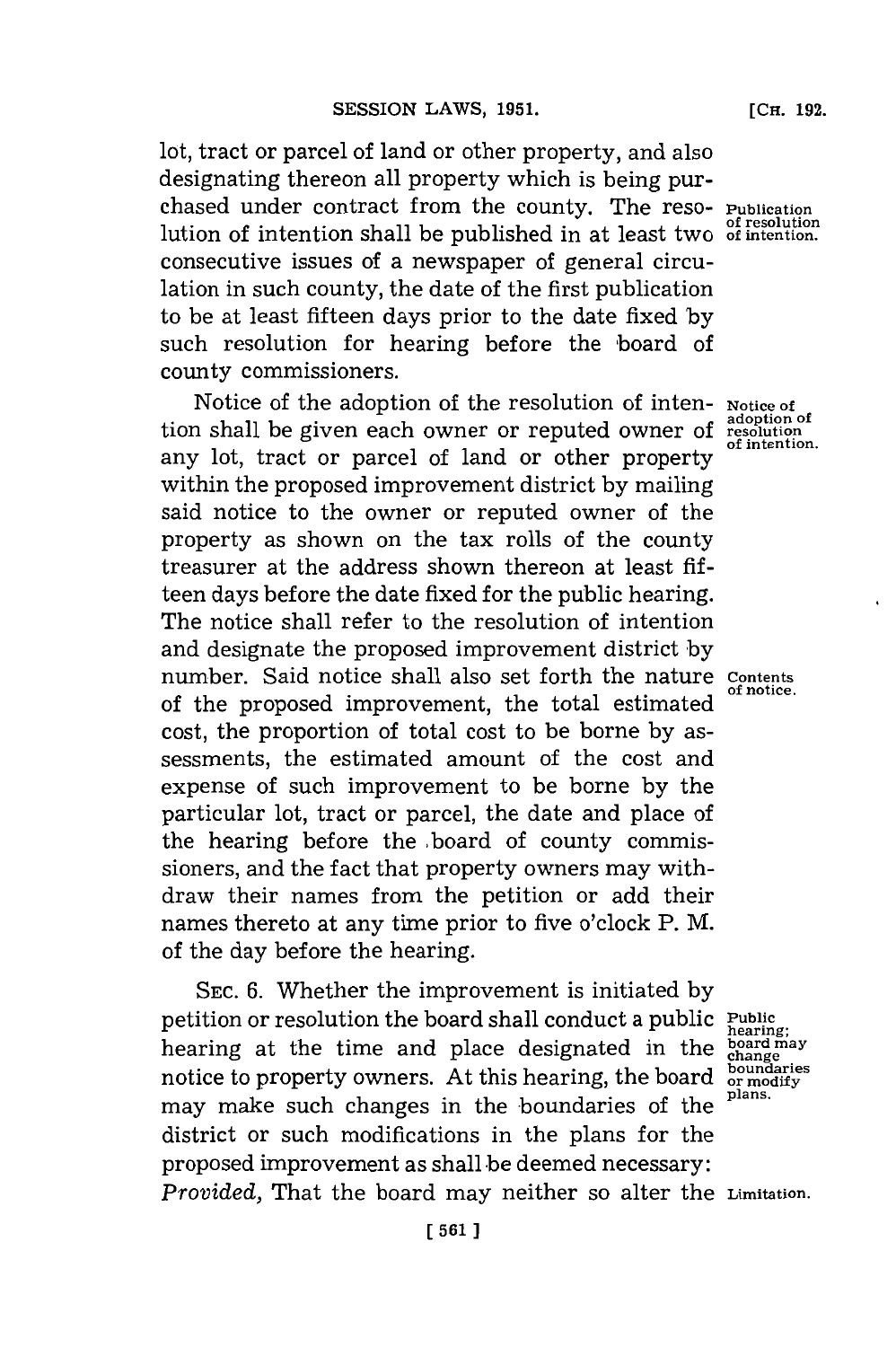improvement as to increase the estimated cost by an amount greater than ten per cent above that stated in the notice, nor increase the proportionate share of the cost to be borne **by** assessments from the proportion stated in the notice, nor change the boundaries of the district to include property not previously included therein without first passing a new resolution of intention and giving a new notice to property owners, in the manner and form and within the time herein provided for the original notice.

**Hearing; in-** At said hearing, the board shall ascertain whether the plan of improvement or construction is feasible and whether the benefits to be derived therefrom **by** the property within the proposed district, together with the amount of any county road fund participation, exceed the costs and expense of the formation of the proposed district and the contemplated construction or improvement and shall make Petition; a written finding thereon. In case the proceedings funding of **property** sufficiency, have been initiated by petition the board shall find **sufficiency.** have been initiated **by** petition, the board shall find whether the petition including all additions thereto or withdrawals therefrom made prior to five o'clock **Same; ter-** P. M. of the day before the hearing is sufficient. If proceedings<sub>,</sub> said petition shall be found insufficient the board **ficient,** shall **by** resolution declare the proceedings terminated. In case the proceedings have been initiated **Initiation by by** resolution if the board shall find the improve- **resolution;** continuation ment to be feasible, it shall continue the hearing **ballots,** until a day not more than fifteen days after the date for returning ballots for the purpose of determining the results of said balloting.

**Resolution** After the hearing the board may proceed to adopt **district,** a resolution creating the district and ordering the improvement. Such resolution shall establish such district as the **......................** County Road Improvement District No **.......................... "** Such resolution shall describe the nature and territorial extent of the improvement to be made and the boundaries

**quiry as to**

**mination of**

**to count**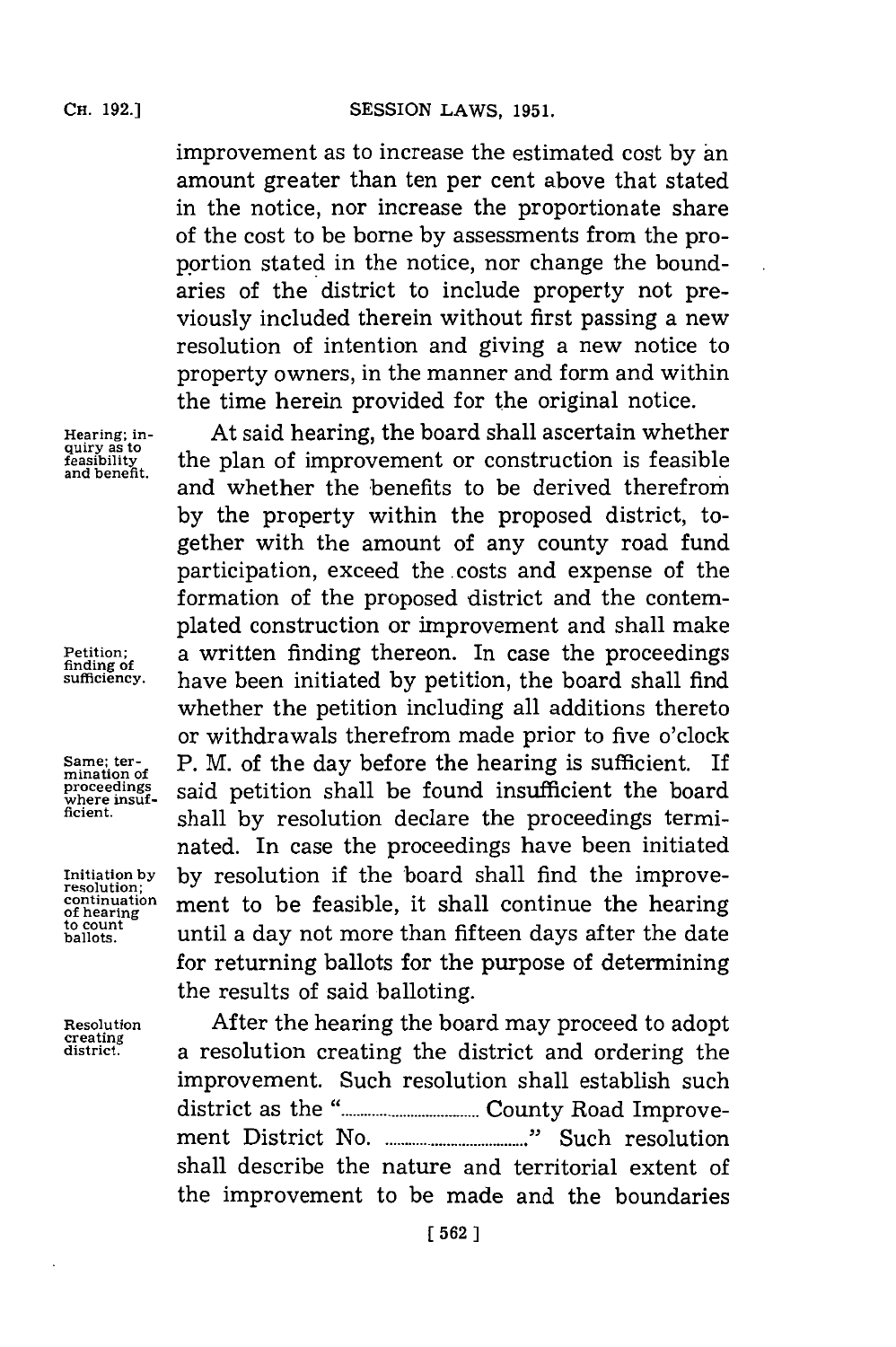**[CH. 192.**

of the improvement district, shall declare the estimated cost and the proportion thereof to be borne **by** assessments, and shall contain a finding as to the result of the balloting **by** property owners in case the improvement shall have been initiated **by** resolution.

Upon the adoption of the resolution establishing *Jurisdiction* to proceed. the district, the board shall have jurisdiction to proceed with the improvement. The board's findings **Board's** on the sufficiency of petitions or on the results of the **conclusive**. balloting shall be conclusive upon all persons.

**SEC. 7.** The diagram or print herein directed to **Diagram** be submitted to the board shall be in the nature of a **mated as-** preliminary determination upon the method, and not binding estimated amounts of assessments to be levied upon sive. estimated amounts, of assessments to be levied upon **sive.** the property specially benefited **by** such improvement and shall in no case be construed as being binding or conclusive as to the amount of any assessments which may be ultimately levied.

**SEC. 8.** Every resolution ordering any improve- **District to** ment mentioned in this act, payment for which shall be in whole or in part **by** special assessments **benefited.** shall establish a road improvement district which shall embrace as near as may be all the property specially benefited **by** such improvement and the provisions of chapters 35.43 and 35.44, R.C.W., gov- **Chs. 35.443** erning the method of assessment for local improvement districts in cities and towns shall apply to county road improvement districts created under this act: *Provided*, That no assessment shall be *Assessments* notio ex**not to ex-** levied which shall be greater than the special bene- **ceed special** fits derived from the improvement as determined **by** the board of commissioners.

**[Ch. 35.43 R.C.W.** is derived from R.R.S. **§§ 9351-4, 9352, 9357, 9359, 9360, 9361, 9363, 9365, 9366, 9367, 9368, 9369,** 9411, 9412, 9417, 9419, 9420, 9421, 9422, 9424, 9425-1, 9425-2, 9425-3, 9425-4 and amendments thereto.]

**[Ch. 35.44** R.C.W. is derived from R.R.S. **§§ 9340, 9341, 9343, 9343-1, 9343-2, 9344, 9345, 9362, 9365, 9373, 9373-1, 9374, 9375, 9390, 9395, 9396, 9397, 9398, 9408, 9409** and amendments thereto.]

**findig**

**embrace all specially**

**benefits.**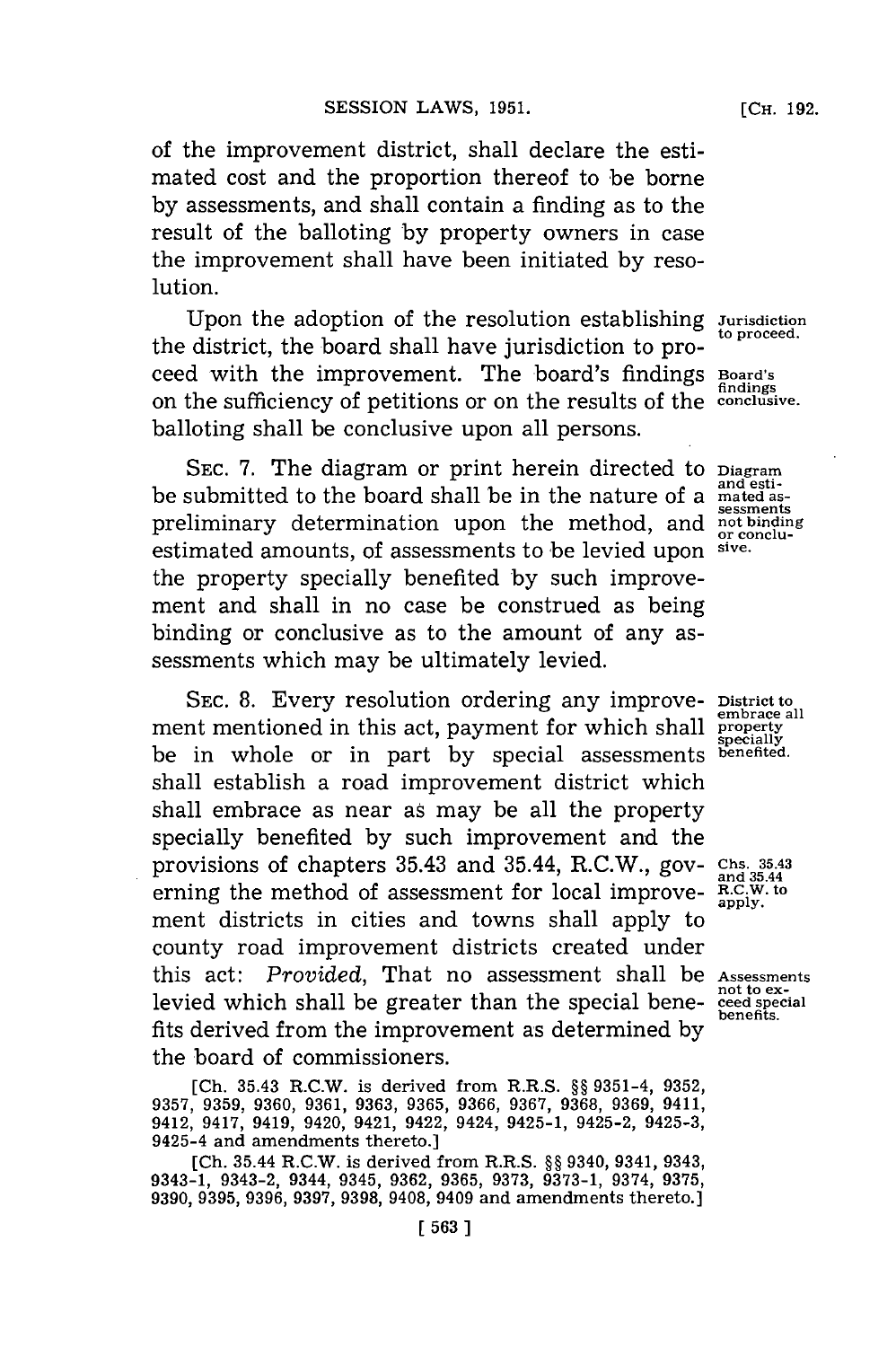Assessment SEC. 9. Whenever the assessment roll for any roll; resolu-<br>tion order-<br>ing hearing county road improvement district shall have been<br>upon and prepared such roll shall be filed with the clerk of county road improvement district shall have been upon and **prepared** such roll shall be filed with the clerk of the board. The board shall thereupon **by** resolution set the date for hearing upon such roll before the board and direct the clerk to give notice of such hearing and the time and place thereof.

Contents **Such notice shall specify such time and place of notice.** hearing on such roll and shall notify all persons who may desire to object thereto to make such objection in writing and to file the same with such clerk at or prior to the date fixed for such hearing; and that at the time and place fixed and at such other times as the hearing may be continued to, the board will sit as a board of equalization for the purpose of considering such roll and at such hearing will consider such objections made thereto, or any part thereof, and will correct, revise, raise, lower, change or modify such roll or any part thereof, or set aside such roll in order that such assessment be made de novo as to such body shall appear just and equitable and then proceed to confirm the same **by** resolution.

Notice **Notice** of the time and place of hearing under mailed to  $\frac{1}{2}$  over  $\frac{1}{2}$  and  $\frac{1}{2}$  are  $\frac{1}{2}$  and  $\frac{1}{2}$  are  $\frac{1}{2}$  and  $\frac{1}{2}$  are  $\frac{1}{2}$  and  $\frac{1}{2}$  are  $\frac{1}{2}$  and  $\frac{1}{2}$  are  $\$ such assessment roll shall be given to the owner or reputed owner of the property whose name appears thereon, **by** mailing a notice thereof at least fifteen days before the date fixed for the hearing to such owner or reputed owner at the address of such owner as shown on the tax rolls of the county treasurer; **Publication,** and in addition thereto such notice shall 'be published at least two times in a newspaper of general circulation in the county if the newspaper is published weekly, but shall be published at least five times in such newspaper if said newspaper is published daily. At least fifteen days must elapse between the date of last publication thereof and the date fixed for such hearing.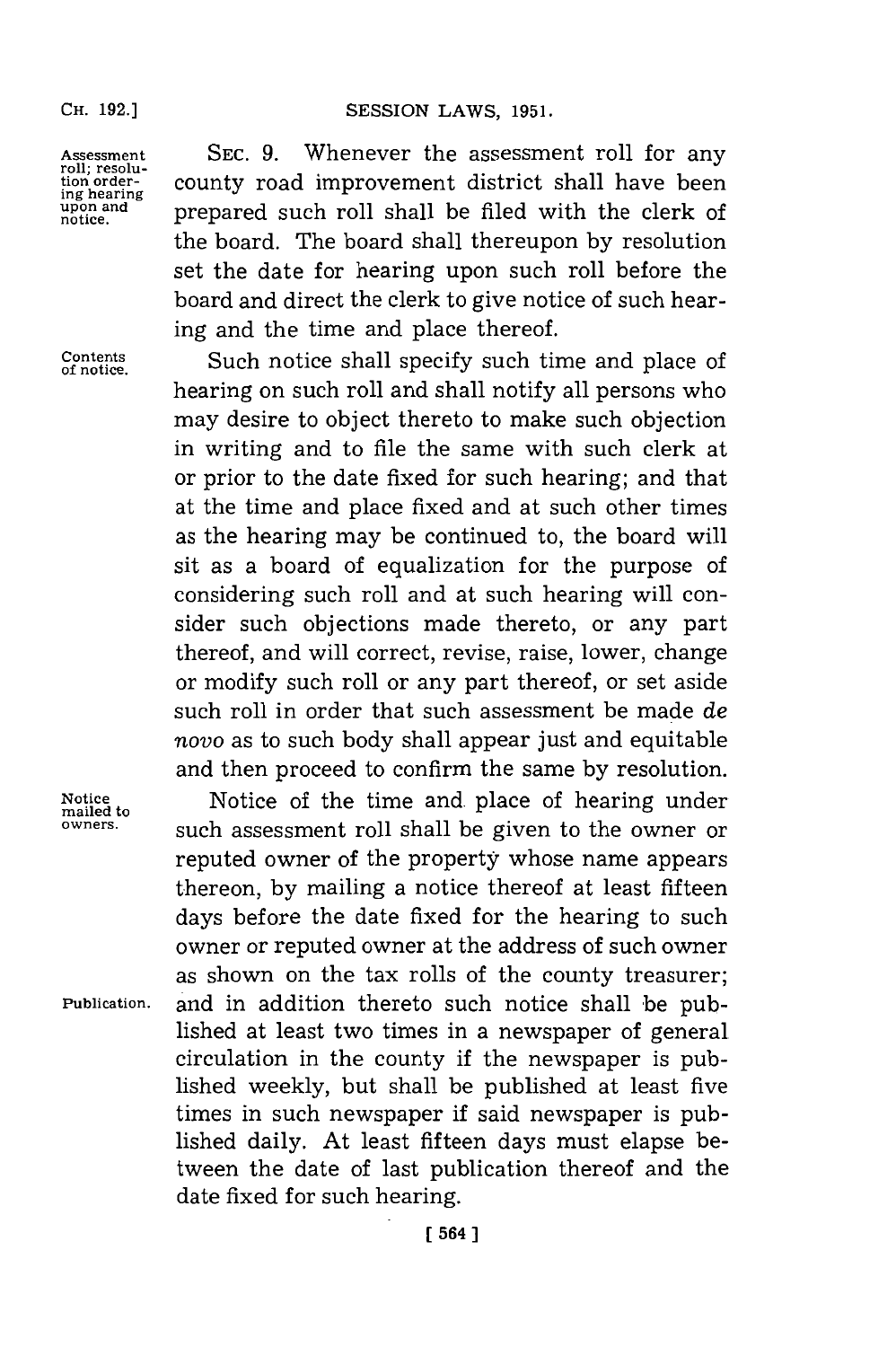The board, at the time fixed for hearing objec- Hearing; tions to the confirmation of said roll, or at such time **correct, etc., or set aside** or times as said hearing may be adjourned to, shall **roll.** have power to correct, revise, raise, lower, change or modify such roll or any part thereof, and to set aside such roll in order that such assessment be made *de* novo as to the board shall appear equitable and just, and then shall confirm the same **by** resolution. **All** objections shall be in writing and filed **Objections.** with the board and shall state clearly the grounds objected to, and objections not made within the time and in the manner herein described shall be conclusively presumed to have been waived.

Whenever any such roll shall be amended so as *Where roll* to raise any assessments appearing thereon, or to include property subject to assessment which has been omitted from the assessment roll **for** any reason a new hearing, and a new notice of hearing upon such New notice roll, as amended, shall be given as in the case of an original hearing and at the conclusion of such hearing the board may confirm the same or any portion thereof **by** resolution and certify the same to the treasurer for collection. Whenever any property **Objections.** shall have been entered originally on such roll, and the assessment upon such property shall not be raised, no objections thereto shall be considered **by** the board or **by** any court on appeal, unless such objections be made in writing at or prior to the date fixed for the original hearing upon such roll.

**SEC. 10.** The decision of the board upon any objections made within the time and in the manner herein prescribed may be reviewed **by** the superior court upon an appeal taken thereto in the manner **Appeal to** provided for taking appeals from objections in local **courts;** improvement districts of cities and towns.

The board shall have the same powers of reas- **Reassess**sessment and shall proceed to make such reassessments in the same manner and subject to the same

**[CH. 192.**

**amended.**

**superior manner.**

**ment; board; pro-**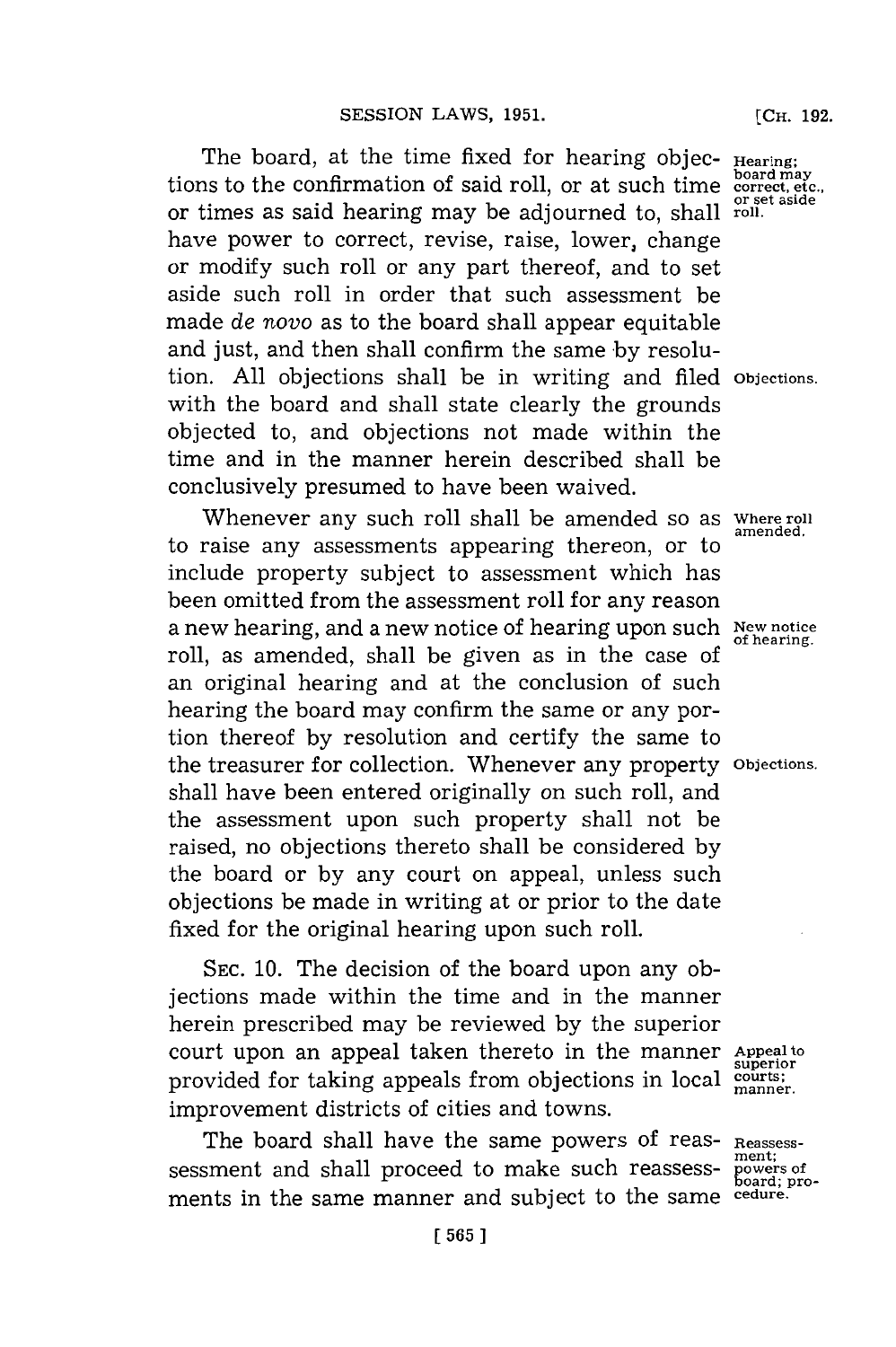limitations as are provided **by** law for the making of reassessments in local improvement districts of cities and towns.

**appealing.**

Roll con-<br>firmed, SEC. 11. Whenever any assessment roll for construction or improvements shall have been confirmed **by** the board, as provided in this act, the regularity, Proceedings validity and correctness of the proceedings relating to ensume to such construction or improvement and to the networking of the construction or improvement and to the to such construction or improvement and to the assessment therefor, including the action of the board on such assessment roll and the confirmation thereof, shall be conclusive in all things upon all parties and cannot in any manner be contested or questioned in any proceeding whatsoever **, by** any person not filing written objection to such roll in the manner and within the time provided in this act, and not appealing from the action of the 'board in confirming such assessment roll in the manner and within the time provided in this act. No proceedings of any kind shall be commenced or prosecuted for the purpose of defeating or contesting any such assessment or for the sale of any property to pay such assessment or any certificate of delinquency issued therefor or the foreclosure of any lien issued therefor, but this section shall not be construed as pro-**Injunction.** hibiting the bringing of injunction proceedings to prevent the sale of any real estate upon the grounds that the property about to be sold does not appear upon the assessment roll, or that the assessment has been paid.

 $\ddot{z}$ 

When charge SEC. 12. The charge on the respective lots, tracts, becomes<br>alien. **becomes** parcels of land and other property for the nurnose parcels of land and other property for the purpose of special assessment to pay the cost and expense in whole or in part of any construction or improvement authorized in this act, when assessed, and the assessment roll confirmed **by** the board shall be a lien upon the property assessed from the time said assessment rolls shall be placed in the hands of the county trea-**Paramount.** surer for collection. Said liens shall be paramount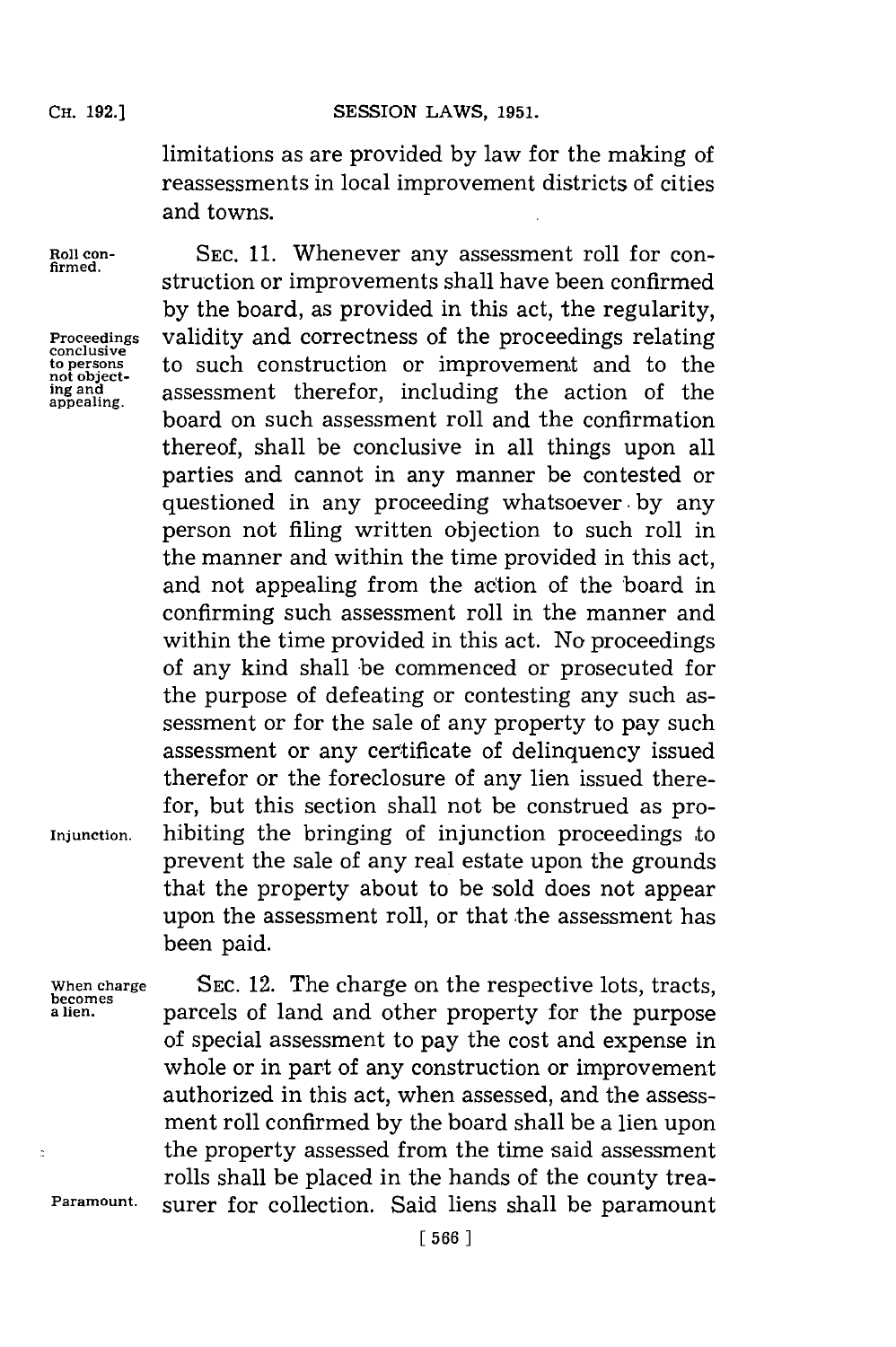and superior to any other lien or encumbrance whatsoever, theretofore or thereafter created, except a lien **for** general taxes.

SEC. 13. The county treasurer is hereby desig- **County** treasurer nated as the treasurer of all county road improve- as district<br>treasurer ment districts created hereunder, and shall collect all road improvement district assessments, and the duties and responsibilities herein imposed upon him shall be among the duties and responsibilities of his office **for** which his bond is given as county treasurer. **Bond.**

SEC. 14. The board shall prescribe by resolution Resolution within what time such assessment or installments due date of thereof shall be paid, and shall provide for the pay- interest, and ment and collection of interest at a rate not to exceed six per cent *per annum* on that portion of any assessment which remains unpaid over thirty days after such date. Assessments or installments thereof which are delinquent, shall bear, in addition to such interest, such penalty not less than five per cent as shall be prescribed **by** resolution. Interest and pen- **Interest and penalty part** alty shall be included in and shall be a part of the **of lien.** assessment lien. **All** liens acquired **by** the county **Lien foreclosure and** hereunder shall be foreclosed **by** the appropriate **redemption;** county officers in the same manner and subject to the same rights of redemption provided **by** law for the foreclosure of liens held **by** cities or towns against property in local improvement districts.

SEC. 15. Whenever before the sale of any property the amount of any assessment thereon, with interest, **Assessments when paid** penalty, costs and charges accrued thereon, shall **shall be so marked.** be paid to the treasurer, he shall thereon mark the same paid with the date of payment thereof on the assessment roll.

**SEC. 16. All** moneys collected **by** the treasurer **Assessments** upon any assessments under this act shall be kept as a separate fund to be known **as........... .............** County Road Improvement District No **.....................**

**manner.**

**placed in fund.**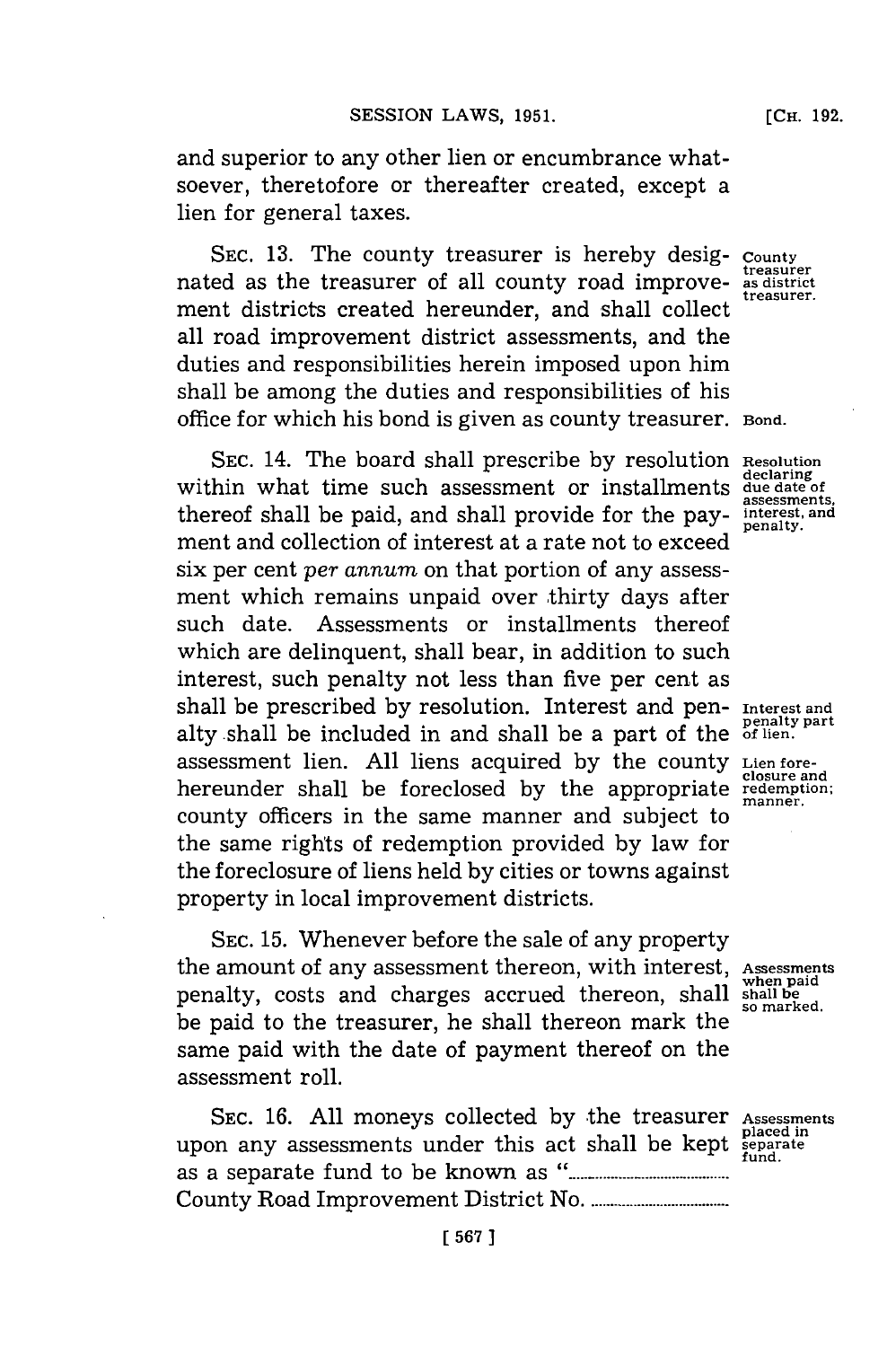discharged<br>of trust upon<br>payment by

**deeded to** part of<br>trust, is tax<br>exempt.

**by county.**

**Use of** Fund." Such funds shall be used for no other pur- **fund,** pose than the payment of costs and expense of construction and improvement in such district and the payment of interest or principal of warrants and bonds drawn or issued upon or against said fund for said purposes. Whenever after payment of the costs and expenses of the improvement there shall be available in the local improvement district fund **Surplus** a sum, over and above the amount necessary to meet **used to re- tire bonds,** the interest payments next accruing on outstanding bonds, sufficient to retire one or more outstanding bonds the treasurer shall forthwith call such bond or bonds for redemption.

**Property SEC. 17.** Whenever any property shall be bid in <sup>county.</sup> by any county or be stricken off to any county under and **by** virtue of any proceeding **for** enforcement of the assessment provided in this act said property **Held in** shall be held in trust **by** said county for the fund of the improvement district for the creation of which fund said assessment was levied and for the collection of which assessment said property was sold: **Property** *Provided,* Such county may at any time after the procuring of a deed pay in to such fund the amount *county.* of the delinquent assessment for which said property was sold and all accrued interest and interest to the time of the next call for bonds or warrants issued against such assessment fund at the rate provided thereon, and thereupon shall take and hold said property discharged of such trust: *Provided further,* **Property** That property deeded to any county and which shall **county, and become** a part **of** said county for the benefit of any local improvement district fund of the said county, shall be exempt from taxation for general, state, county and municipal purposes during the period that it is so held.

**Conveyance SEC. 18.** Any county may at any time after a deed is issued to it under and **by** virtue of any proceeding mentioned in this act, lease or sell or convey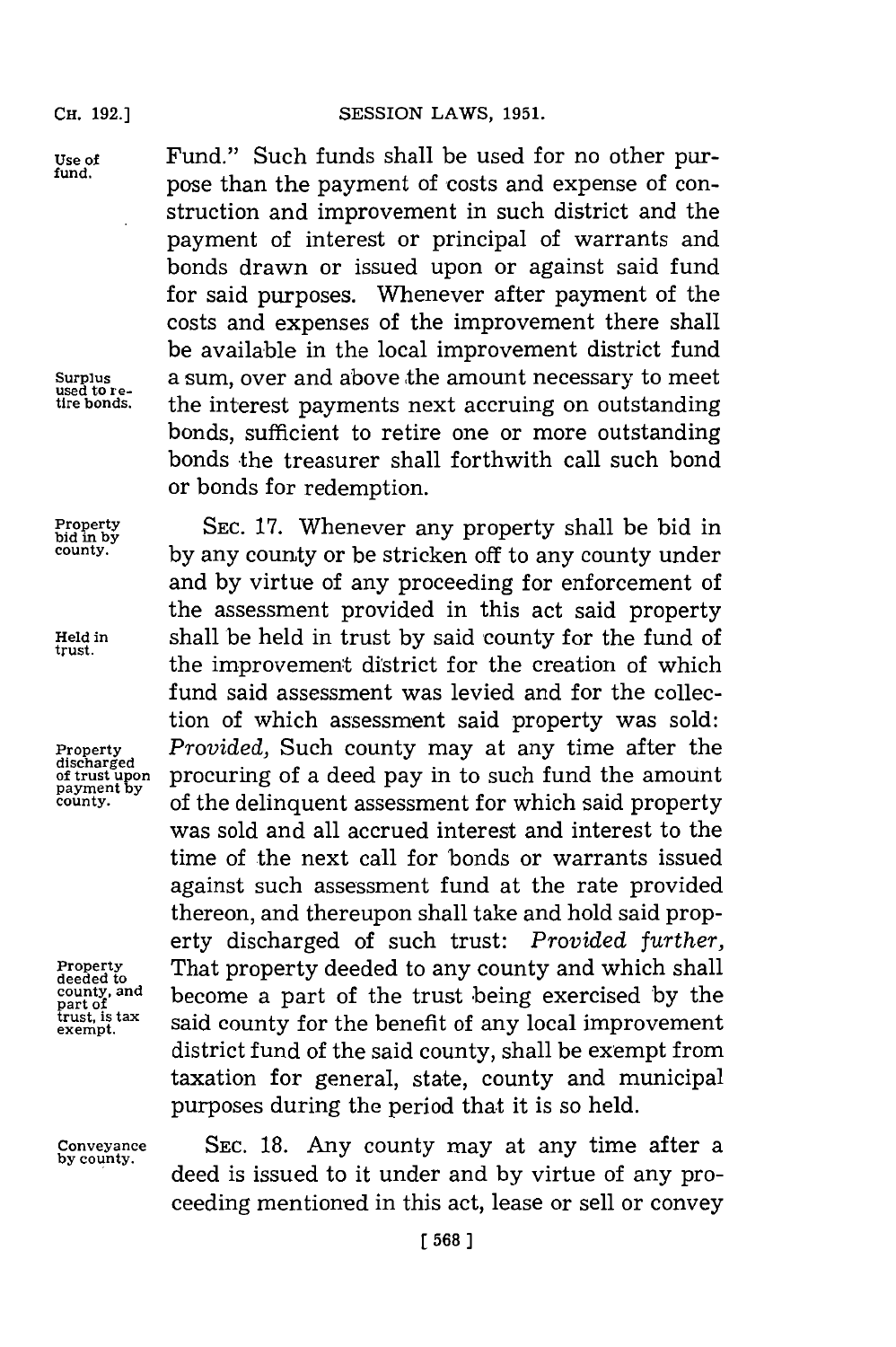any such property at public or private sale for such price and on such terms as may be determined **by** resolution of the board, and all proceeds resulting **Disposition** from such sale shall ratably belong to and be paid into the fund of the county road improvement district or districts concerned after first reimbursing any fund or funds having advanced any money on account of said property.

**SEC. 19.** The board may provide **for** the payment **Bonds and/or warrants** of the whole or any portion of the cost and expense **authorized.** of any duly authorized road improvement **by** bonds and/or warrants of the improvement district which bonds shall be issued and sold as herein provided, but no bonds shall be issued in excess of the Cost **Limitation.** and expense of the project nor shall they be issued prior to twenty days after the thirty days allowed for the payment of assessments without penalty or interest.

SEC. 20. Such bonds shall be numbered from one **Numbering** upwards consecutively, shall be in such denominations as may be provided **by** the board of county commissioners in the resolution authorizing their issuance, shall mature on or before a date not to Maturity. exceed twenty-two years from and after their date, shall bear interest not to exceed six per cent *per* Interest. *annum* payable annually or semi-annually as may be provided **by** the board, shall be signed **by** the **Signatures.** chairman of the board and attested **by** the county auditor, shall have the seal of the county affixed thereto, shall be payable at the office of the county **Payable**; treasurer or elsewhere as may be designated by the board, shall have attached thereto interest coupons **coupons.** for each interest payment which said coupons shall be signed **by** the chairman of the board and attested **by** the auditor or in lieu thereof may bear the printed or engraved facsimile signatures of said officials.

**[CH. 192.**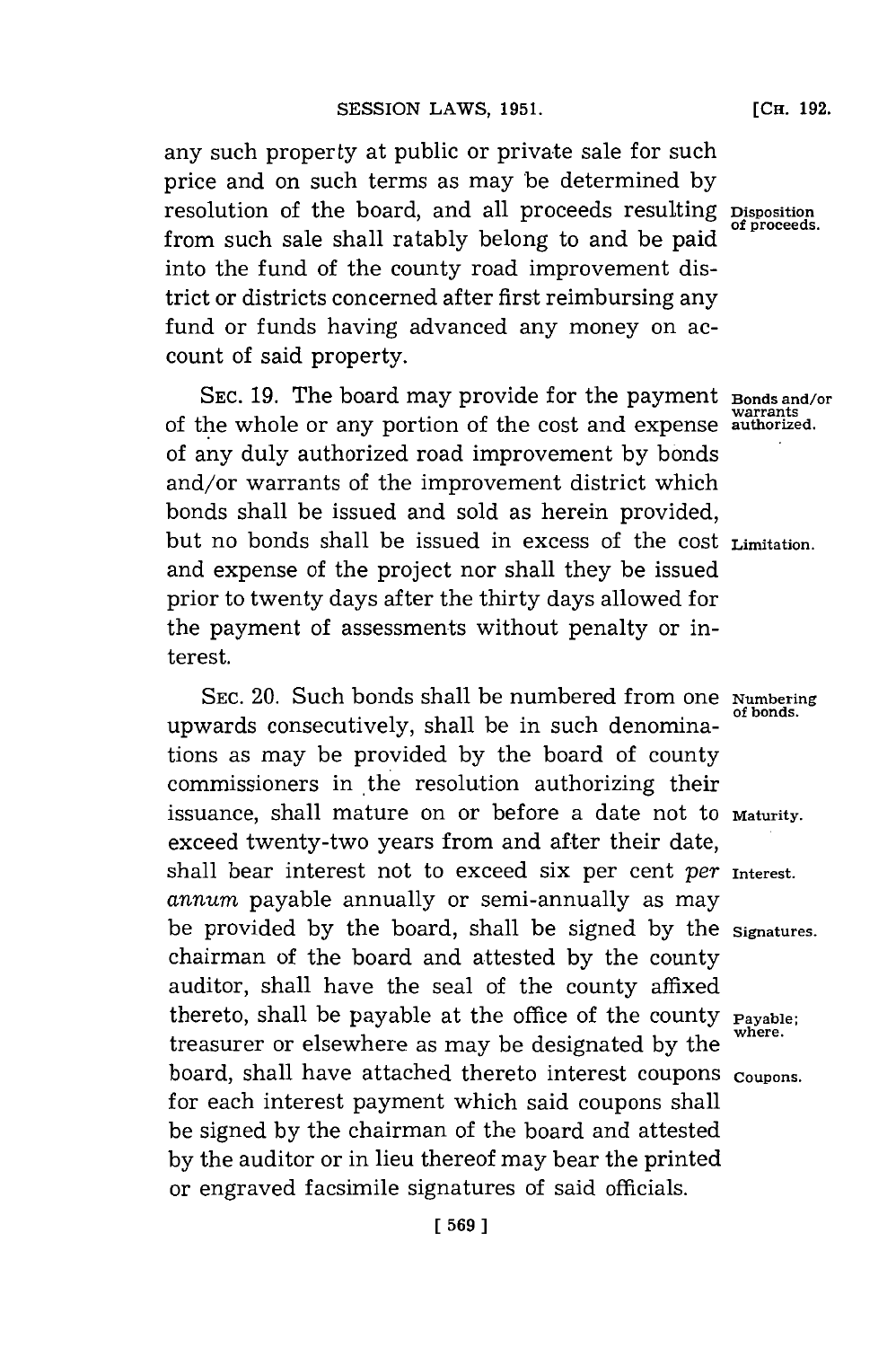**SESSION LAWS, 1951.** 

**improve-**

Reference to **Such bonds shall refer to the improvement for** ment and to which they are issued and to the resolution creating resolution. the road improvement district therefor.

**Bonds; issu- SEC.** 21. The bonds issued under the provisions **ance and sale,** of this act may 'be issued to the contractor or sold **by** the board as authorized **by** the resolution directing their issuance at not less than their par value and accrued interest to the date of delivery. No bonds shall be sold except at public sale upon competitive bids and a notice calling for bids shall be published once a week for two consecutive weeks in the official newspaper of the county. Such notice shall specify a place and designate a day and hour subsequent to the date of last publication thereof when sealed bids will be received and publicly opened for the purchase **Disposition** of said 'bonds. The proceeds of all sales of bonds shall be deposited in the county road improvement district fund and applied to the cost and expense of the district.

**County road SEC.** 22. Any Class **A** county and county of the first class may establish a fund for the purpose of guaranteeing to the extent of such fund and in the manner hereinafter provided, the payment of its road improvement district bonds and warrants issued to pay for any road improvement ordered under this act. If the board of county commissioners shall determine to establish such fund it shall be designated **" ....... .....................** County Road Improvement Guaranty Fund" and from moneys available for road pur-**Annual** poses such county shall deposit annually in said **deposit by county,** guaranty fund such sums as may be necessary to establish and maintain a balance therein equal to at least five per cent of the outstanding obligations guaranteed thereby and to make necessary provision **Certain in-** in its annual budget therefor. The moneys held in the guaranty fund may be invested in obligations of the government of the United States or of this state.

**improve**ment guar-<br>anty fund.

**vestments**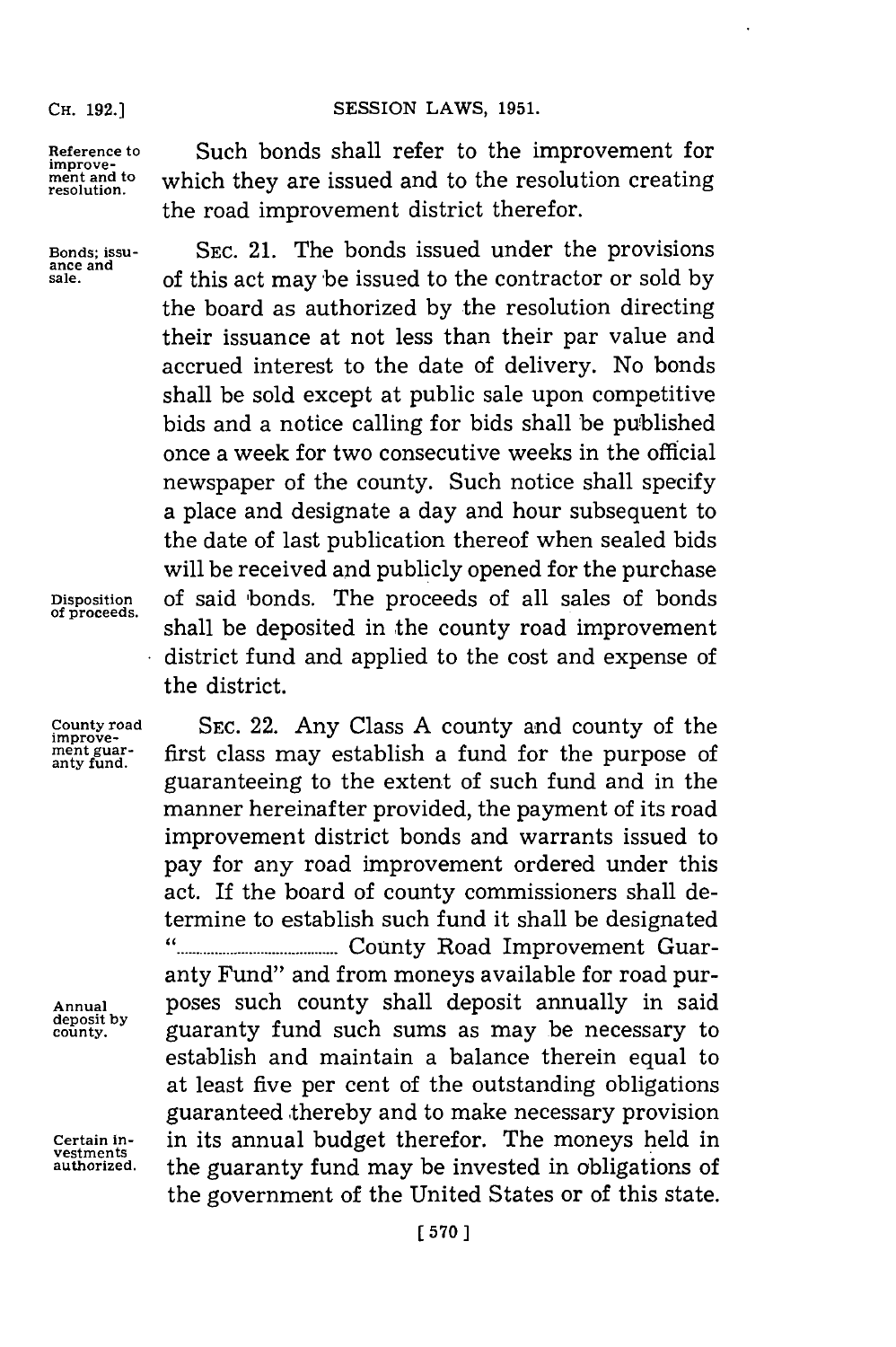**SEC. 23.** Whenever there shall be paid out of a **Payment** guaranty fund any sum on account of principal or **anty fund; subrogation.** interest of a road improvement district bond or warrant, the county, as trustee for the fund, shall be subrogated to all the rights of the holder of the bond or interest coupon or warrant so paid, and the proceeds thereof, or of the assessment underlying the same, shall become part of the guaranty fund. There shall also be paid into each guaranty fund the in- Interest terest received from bank deposits or government **paid into fund.** securities of the fund, as well as any surplus remaining in any local improvement fund guaranteed hereunder after the payment of all outstanding bonds or warrants payable primarily out of such road improvement fund. Warrants drawing interest at a Disburserate not to exceed six per cent shall be issued, as **the article**rities other warrants are issued **by** the county, against a guaranty fund to meet any liability accruing against it, and at the time of making its annual budget and County tax levy the county shall provide from funds avail- for payment. able for road purposes for the deposit in the guaranty fund of a sum sufficient with other resources of such fund to pay warrants so issued during the preceding fiscal year. As among the several issues of bonds No preferor warrants guaranteed by the fund no preference various isshall exist, but defaulted interest coupons, bonds **or warrants.** and warrants shall be purchased out of the fund in the order of their presentation.

Every county establishing a guaranty fund for **County to** road improvement district bonds or warrants shall for operation prescribe **by** resolution appropriate rules and regulations for the maintenance and operation of the guaranty fund not inconsistent herewith. So much of the money of a guaranty **f** und as is necessary may **Purchase of bonds and** be used to purchase underlying bonds or warrants **warrants.** guaranteed by the fund, or to purchase certificates **Purchase of** of delinquency for general taxes on property subject of delin-<br>quency, etc., to local improvement assessments, or to purchase  $\frac{1}{2}$  fund.

**from guar-**

**sues of bonds**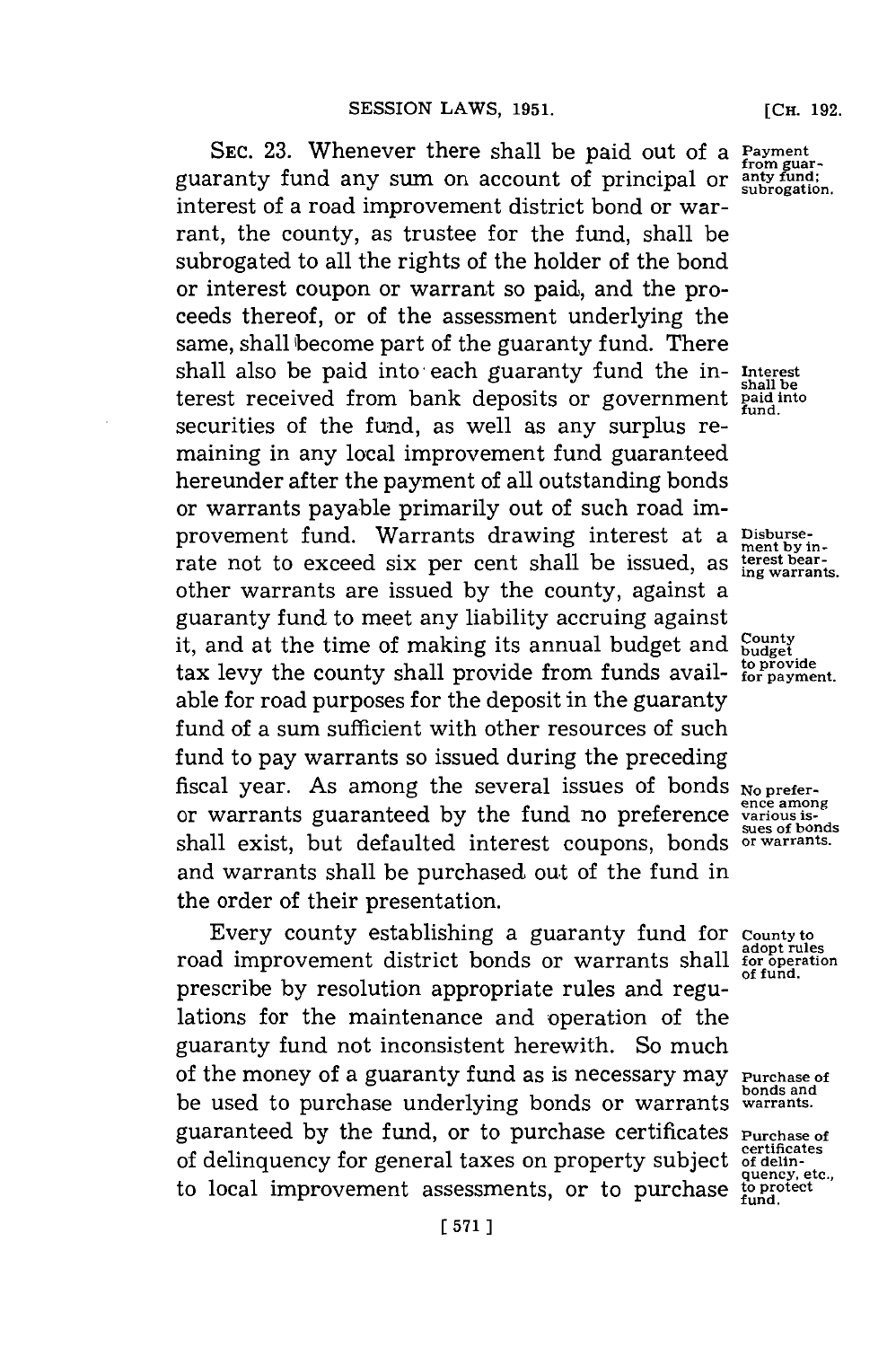## **CH. 192.)**

**foreclose and erty for**

General tax such property at tax foreclosures, for the purpose delinquen-<br>cles; fund<br>subrogated of protecting the guaranty fund. Said fund shall be subrogated to protecting the guaranty rund. Baid rund sharp be<br>to county's subrogated to the rights of the county, and the **County may** county, acting on behalf of said fund, may foreclose **buy prop-** the lien of general tax certificates of delinquency and benefit of purchase the property at the foreclosure sale for the account of said fund. Whenever the governing authority of any county shall so cause a lien of general tax certificates of delinquency to be foreclosed and the property to be so purchased at a foreclosure **Costs,** sale, the court costs and costs of publication and expenses for clerical work and/or other expense incidental thereto, shall be chargeable to and payable from the guaranty fund. After so acquiring title to Sale by **real property, a county may lease or sell and convey**<br>
proceeds the same at public or private sale for such price and<br> **p** fund. the same at public or private sale for such price and on such terms as may be determined **by** resolution of the board of commissioners or other legislative body, and all proceeds resulting from such sales shall belong to and 'be paid into the guaranty fund.

Liability **SEC.** 24. Neither the holder nor the owner of any bond or warrant issued under the provisions of this act shall have any claim therefor against the county **by** which the same is issued, except for payment from the special assessments made for the improvement **for** which said bond or warrant was issued and except as against the improvement guaranty fund of such county, and the county shall not be liable to any holder or owner of such bond or warrant for any loss to the guaranty fund occurring in the lawful **Remedy of operation thereof by the county. The remedy of the bond or bond or**<br>warrant holder or owner of a bond, or warrant in case of <br>holder or **holder or owner,** non-payment, shall be confined to the enforcement of any assessments made in such road improvement **Statute to** district and to the guaranty fund. In case the bonds are guaranteed in accordance herewith a copy of the foregoing part of this section shall be plainly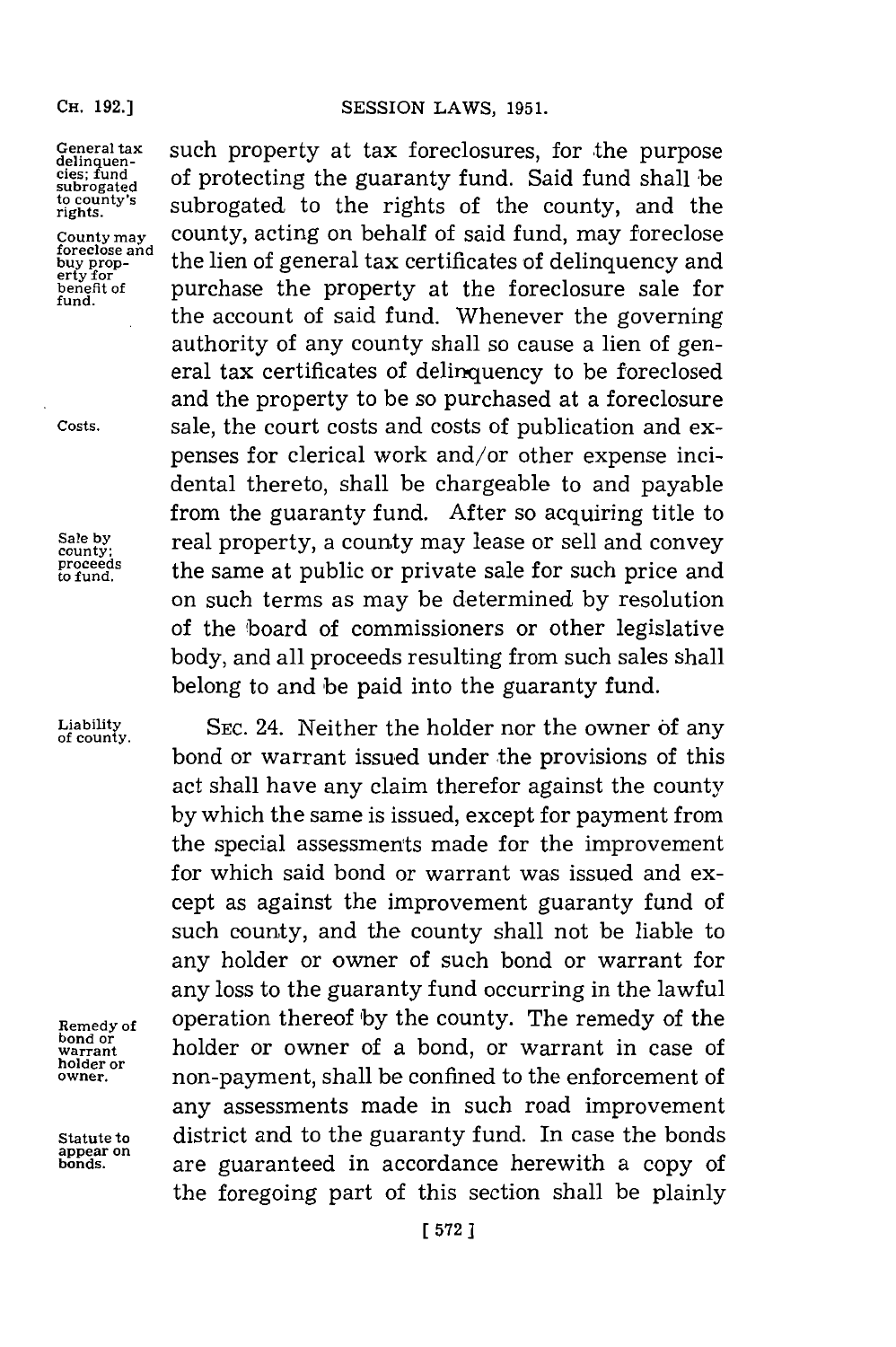written, printed or engraved on each bond issued and gauranteed hereunder.

SEC. 25. If the board fails to cause any bonds to **Foreclosure**<br>or assessbe paid when due or to promptly collect any assess- **ment lien** ments when due, the owner of any of the bonds may **owner.** proceed in his own name to collect the assessments and foreclose the lien thereof in any court of competent jurisdiction and shall recover in addition to the amount of the bonds outstanding in his name, interest thereon at five per cent *per annum,* together with the costs of suit, including a reasonable attorney's **fee** to be fixed **by** the court. Any number of owners of bonds for any single project may join as plaintiffs and any number of the owners of property upon which the assessments are liens may be joined as defendants in the same suit.

**SEC. 26.** In all cases where the board shall issue bonds to pay the cost and expense of any county road improvement district and shall provide that the whole or any part of the cost and expense shall be assessed against the lots, tracts, parcels of land, and other property therein, the resolution levying **Resolution;**<br>assessments. such assessment shall provide that the sum charged when thereby against each lot, tract, or parcel of land or any portion of said sum may be paid during the thirty day period provided for in the following section and that thereafter the sum remaining unpaid may be paid in equal annual installments, the num- **Installments.** ber of which installments shall be less **by** two than the number of years which the bonds issued to pay for the improvement may run. Interest upon all **Interest.** unpaid installments shall be charged at a rate fixed **by** said resolution. Each year such installments together with interest due thereon shall be collected **collection.** in the manner provided in the resolution for the collection of the assessments.

**SEC. 27.** The owner of any lot, tract, or parcel of land, or other property charged with any such

**by bond**

payable.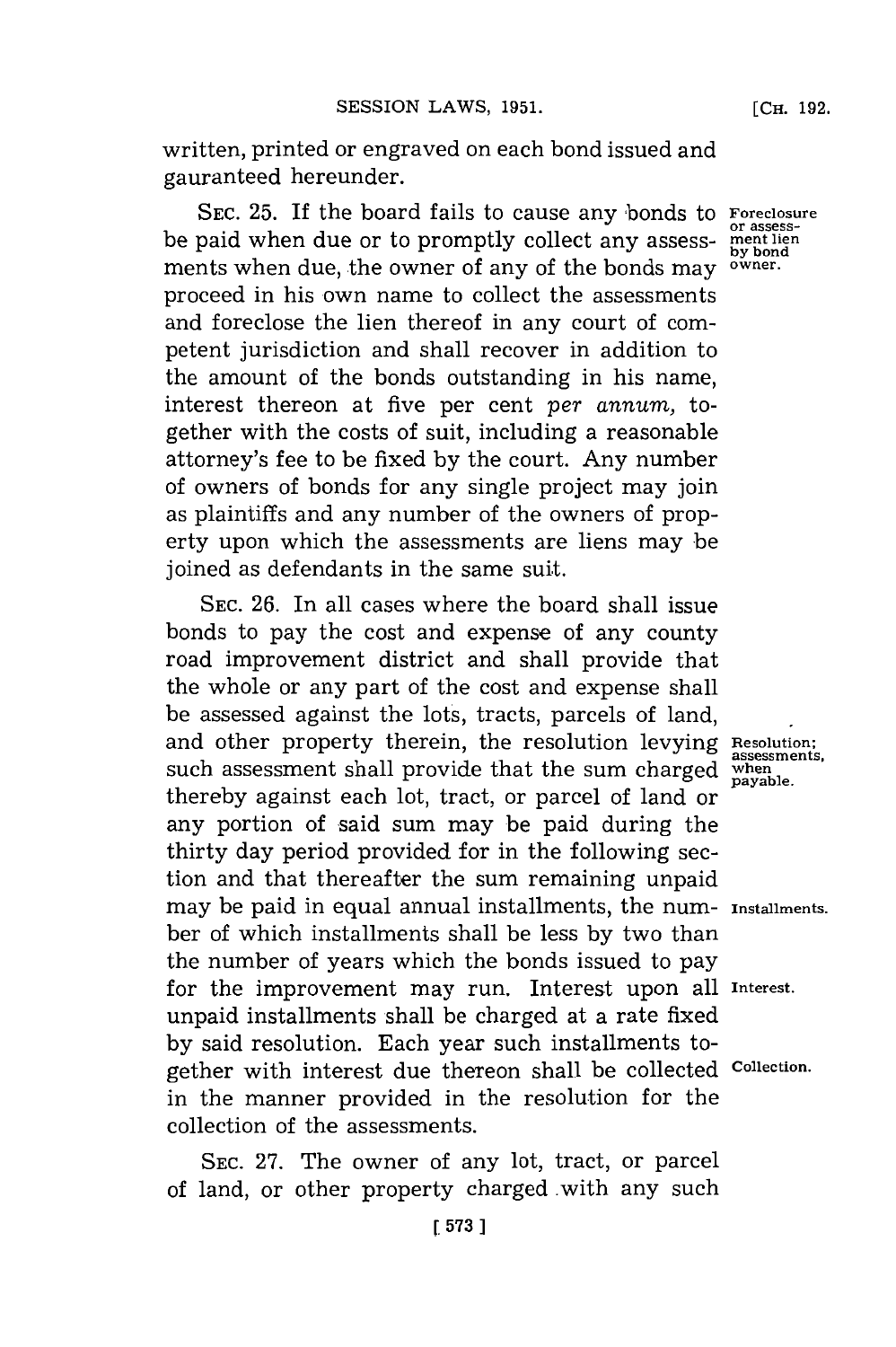**assessment;**

**treasurer;**

**Redemption** assessments may redeem the same from all or any *payment* nortion of the liability for the cost and expense of **in full in full in full portion** of the liability for the cost and expense of days after such improvement by paying the entire assessment within 30 **portion of the hability for the cost and expense of**<br>days after **such improvement by paying the entire assessment** or any portion thereof charged against such lot, tract, or parcel of land without interest within thirty days after notice to him of such assessment, which **Notice of** notice shall be given as follows: The county treasurer shall, as soon as the assessment roll has been placed in his hands for collection, publish a notice for two consecutive daily or weekly issues in the official newspaper of the county in which the district is located, which notice shall state that the assessment roll is in his hands for collection and that any assessment thereon or any portion of such assessment may be paid at any time within thirty days from the date of the first publication of said notice without penalty interest or costs.

**Redemption** SEC. 28. The owners of any lot, tract, or parcel period; of land may save the same from all liability for the **period;** o admysv h aefo l **interest.** ofln a aetesm rmalliability for the unpaid amount of the assessment, at any time after the thirty day period herein provided for their payment without interest, by paying the entire amount or all installments on said assessment together with all interest due to the date of maturity of any installment next falling due. **All** such pay-**Payments ments shall be made to the county treasurer whose county** duty it shall be to collect all assessments under this **disposition,** act and all sums so paid or collected shall be applied solely to the payment of the cost and expense of the district and payment of principal and/or interest of any bonds issued.

**Limitation SEC. 29.** An action to collect any special assessment or installment thereof for road improvements, or to enforce the lien of any such assessment or installment, whether such action be brought **by** the county or **by** the holder of any certificate of delinquency, or **by** any other person having the right to bring such action, shall be commenced within ten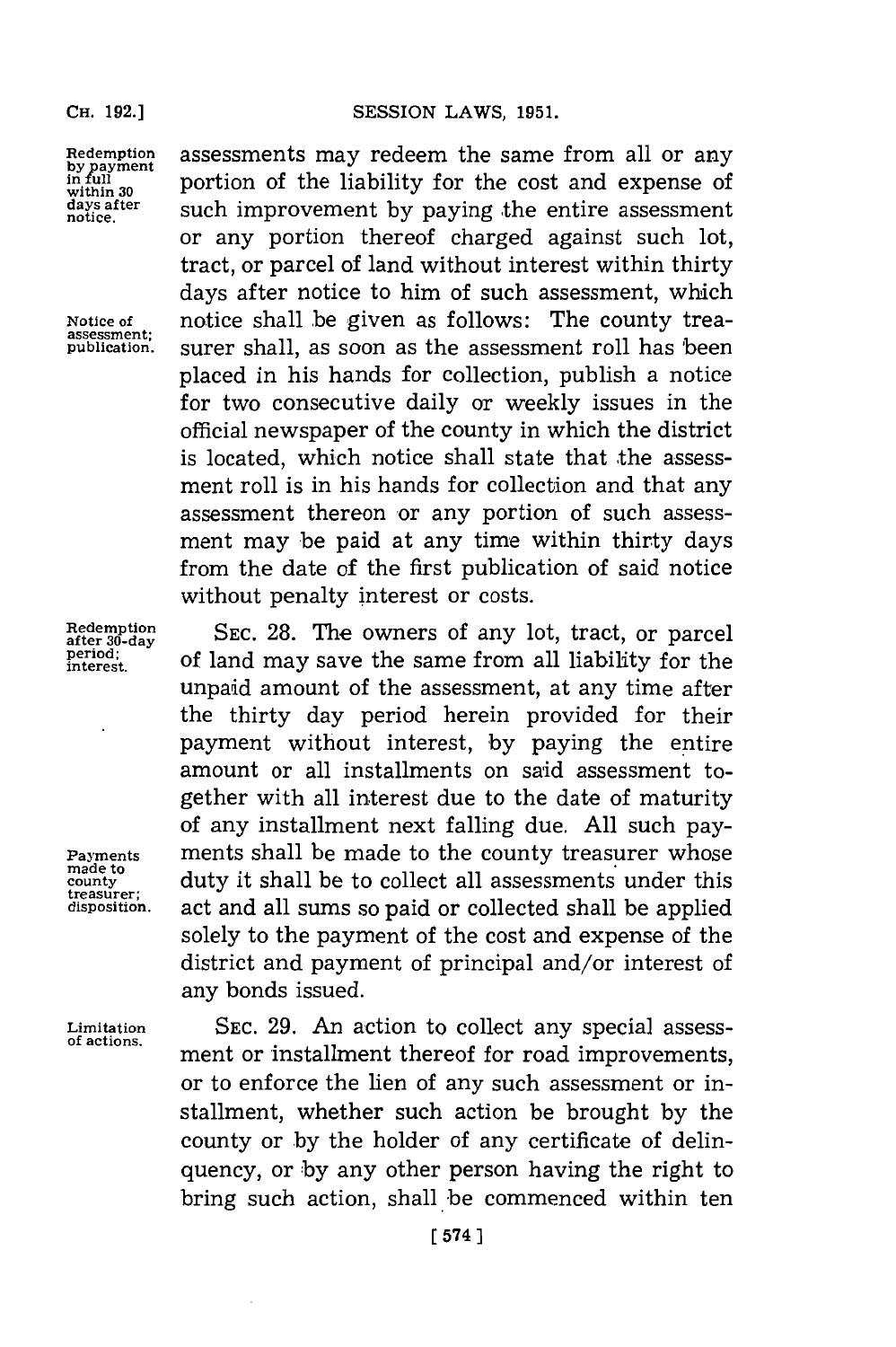years after such assessment shall have become delinquent or within ten years after the last installment of any such assessment shall have become delinquent, when said special assessment is payable in installments.

Actions to set aside or cancel any deed hereafter issued upon the sale of property for road improvement assessments, or for the recovery of property sold for delinquent road improvement assessments must be brought within three years from and after date of the issuance of such deed.

SEC. 30. Whenever any district is organized *Items* to be hereunder, there shall be included in the cost and cost of expense thereof: (1) The cost of all of the construc- **CONSTRUC- CONSTRUC** tion or improvement authorized in the district, including that portion of the construction or improvement within the limits of any street or road intersection, space or spaces; (2) the estimated Costs **Engineering** and expenses of all engineering and surveying necessary to be done **by** the county engineer or under his direction or **by** such other engineer as may be employed by the county commissioners; (3) the **Advertising** cost of all advertising, mailing, and publishing of all notices; (4) the cost of legal services and any **Legal expenses.** other expenses incurred **'by** the county for the district or in the formation thereof, or **by** the district in connection with such construction or improvement and in the financing thereof, including the issuance of any bonds.

SEC. 31. All land, premises or property necessary Means of for right-of-way or other purposes in the construc- **property**. tion or improvement of any county road, including bridges, sidewalks, curbs and gutters and the drainage facilities therefor, under this act may be acquired **by** the county acting through its board of county commissioners, either **by** gift, purchase or by condemnation. In the event of any exercise of Eminent the power of eminent domain, the procedure shall procedure.

**expense.**

**domain**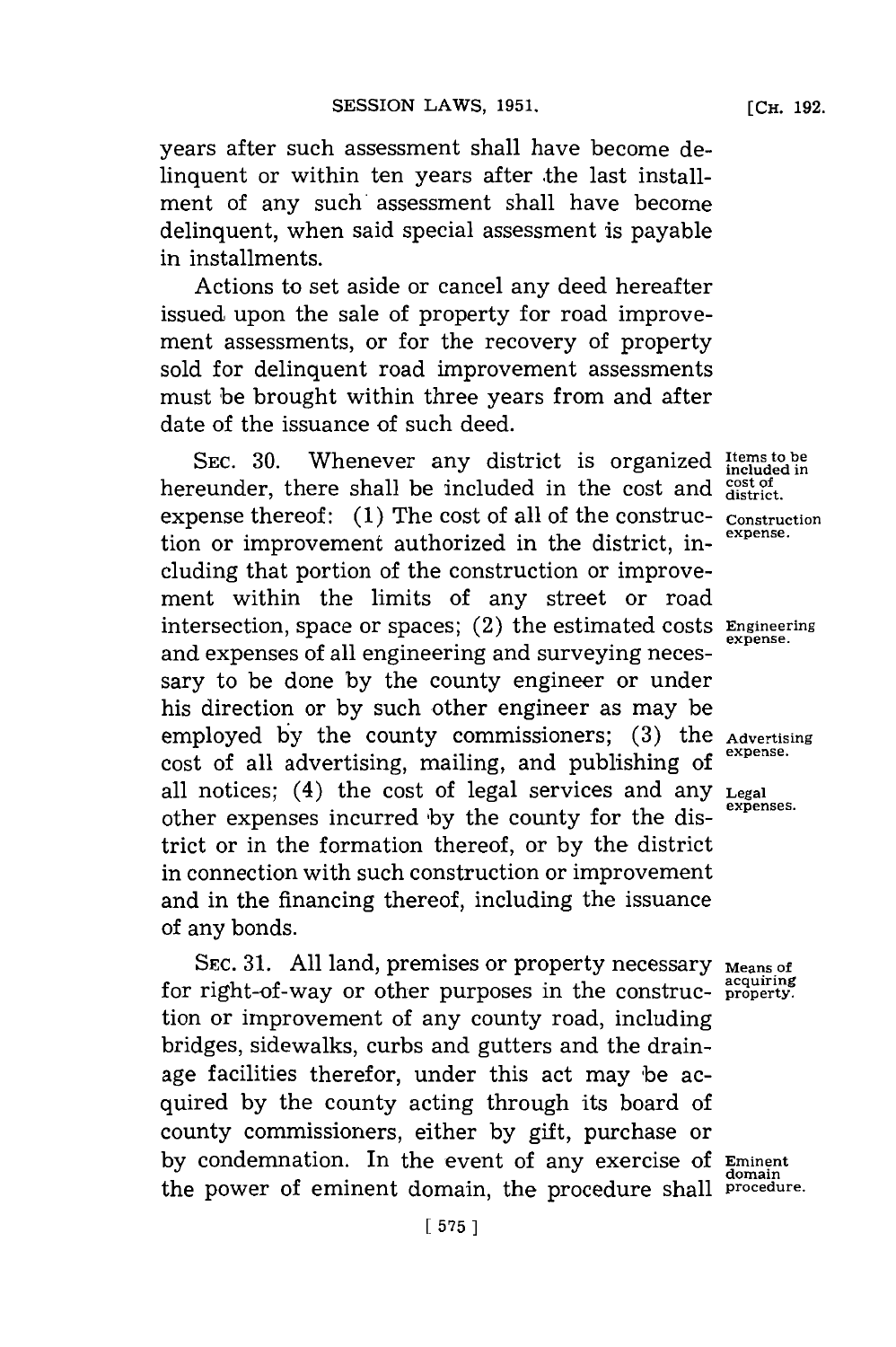**fund.**

**direct**

**standards**

be the same as is provided **by** law for the securing Title to all of right-of-way for county roads. The title to all<br> **The title to all EXECUTE: THE INCOCOLLECT EXECUTE: THE INCOCOLLECT EXECUTE: THE INCOCOLLECT EXECUTE: EXECUTE: EXECUTE: EXECUTE: EXECUT property acquired for any construction or improve-**<br>name of <u>county.</u> **ment under this act shall be taken in the name of** the county. The county commissioners in any emi-**Eminent nent domain action brought to secure any property** domain; payment of for construction or improvement under this act may *judgment* of payment of *payment*  $\frac{1}{\text{rad}}$  pay any final judgment entered in such action with pay any final judgment entered in such action with county road funds and take possession of the particular property condemned. In the event of any. Reimburse-<br>ment of payment the county commissioners may require<br>county road that the county road fund be reimbursed out of the **county road** that the county road fund be reimrbursed out of the particular county road improvement fund of the district for which the property was acquired.

**SEC. 32. All** construction or improvement per-**Board to** formed under this act shall be under the direction **all work,** of the board of county commissioners, acting **by** and through the county road engineer, or such other engineer as the board of county commissioners shall Contracts **designate.** Contracts let and/or work performed<br>and work to **annotation** construction or improvement hereunder conform to upon all construction or improvement hereunder<br>county road work laws.<br>work laws, shall be in accordance with the laws portaining to shall be in accordance with the laws pertaining to Construction work upon county roads. The construction and improvement standards of the respective counties for engineering and performance of work, shall apply to all construction or improvement under this act.

**County road County road SEC. 33.** The board may provide by resolution fund; war-<br> **rants for for the issuance of warrants in payment of the costs cost and <b>expenses** of any project, payable out of the **expenses of** and expenses of any project, payable out of the **project**, **project**, **on** Interest. **COULCA** county road improvement fund. The warrants shall bear interest at the rate of not to exceed six per **Redemptiun.** cent *per annum* and shall be redeemed either in cash or **by** bonds for the same project authorized **by** the resolution.

**Wa rrants a All** warrants issued against any such improve- **prior lien.** ment fund shall be claims and liens against said fund prior and superior to any right, lien or claim of any surety upon the bond given to the county **by** or for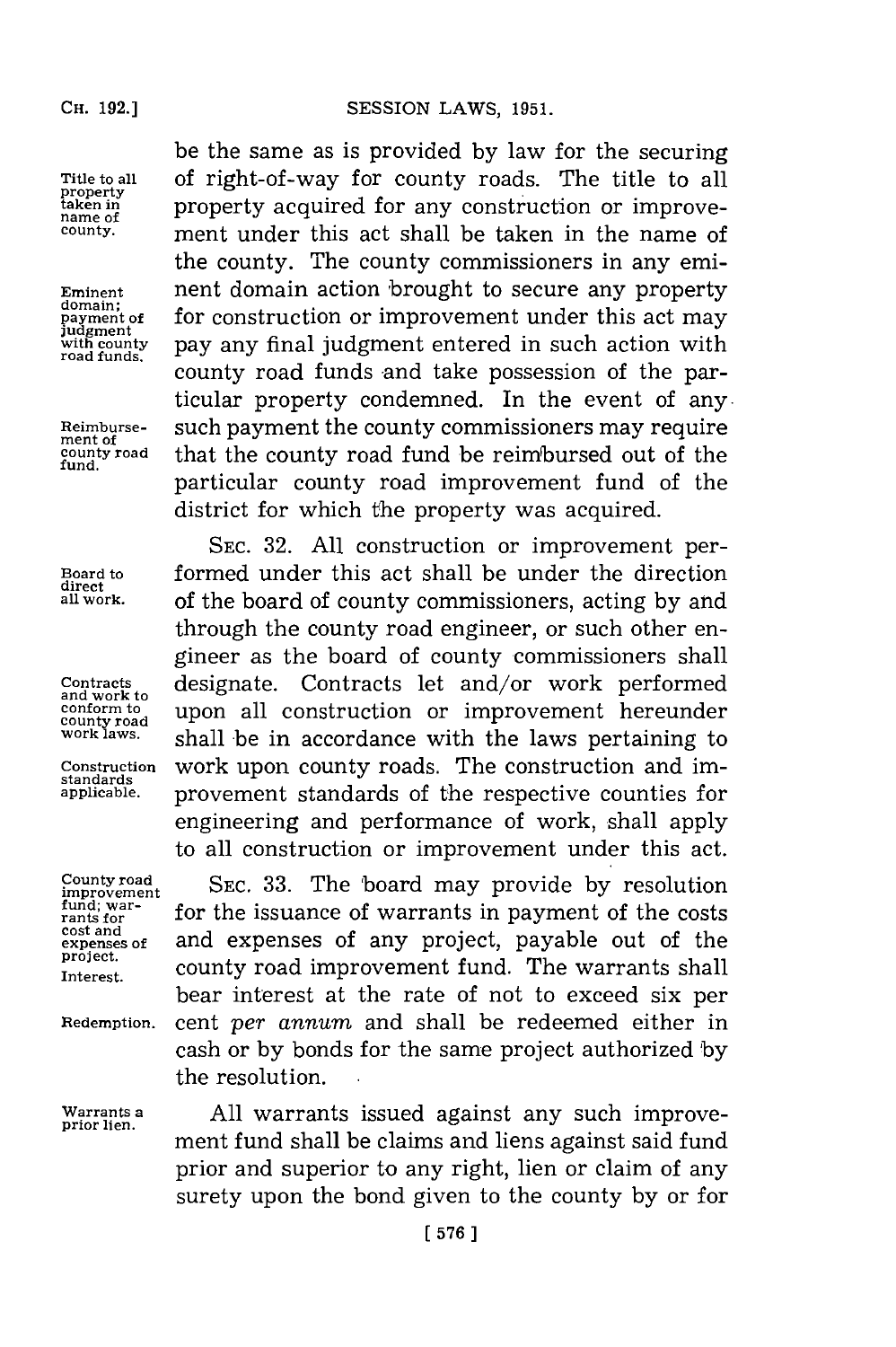-the contractor to secure the performance of his contract or to secure the payment of persons who have performed work thereon, furnished materials therefor, or furnished provisions and supplies for the carrying on of the work.

The county treasurer may accept warrants **County road** against any county road improvement fund upon fund against acsuch conditions as the board may prescribe in payment of: **(1)** assessments levied to supply that fund in due order of priority; (2) judgments rendered against property owners who have become delinquent in the payment of assessments to that fund; and (3) certificates of purchase in cases where property of delinquents has 'been sold under execution or at tax sale for failure to pay assessments levied to supply that fund.

SEC. 34. Except as they may establish continuing County road **fund par-** guaranty fund requirements, the board of county **ticipation;** commissioners shall be the sole judges as to the determinaextent of county road fund participation in any **board**. project under this act and the decisions of the board shall be final; the said board may receive grants **Receipt of grants.** from or contract with any other county, municipal corporation, public agency or the state or federal government in order to effect any construction or improvement hereunder.

**SEC. 35.** After the completion of any construction or improvement under this act, all maintenance Maintenance thereof shall be performed by the county at the <sup>expense.</sup> expense of the county road fund.

**SEC. 36.** Lands owned **by** the state, county, school **State,** district or any municipal corporation may be assessed municipal district of any maincipal corporation may be assessed corporation<br>and charged for road improvements authorized under this act in the same manner and subject to the same conditions as provided **by** law for assessments against such property for local improvements in cities and towns.

**[CH. 192.**

**county and**